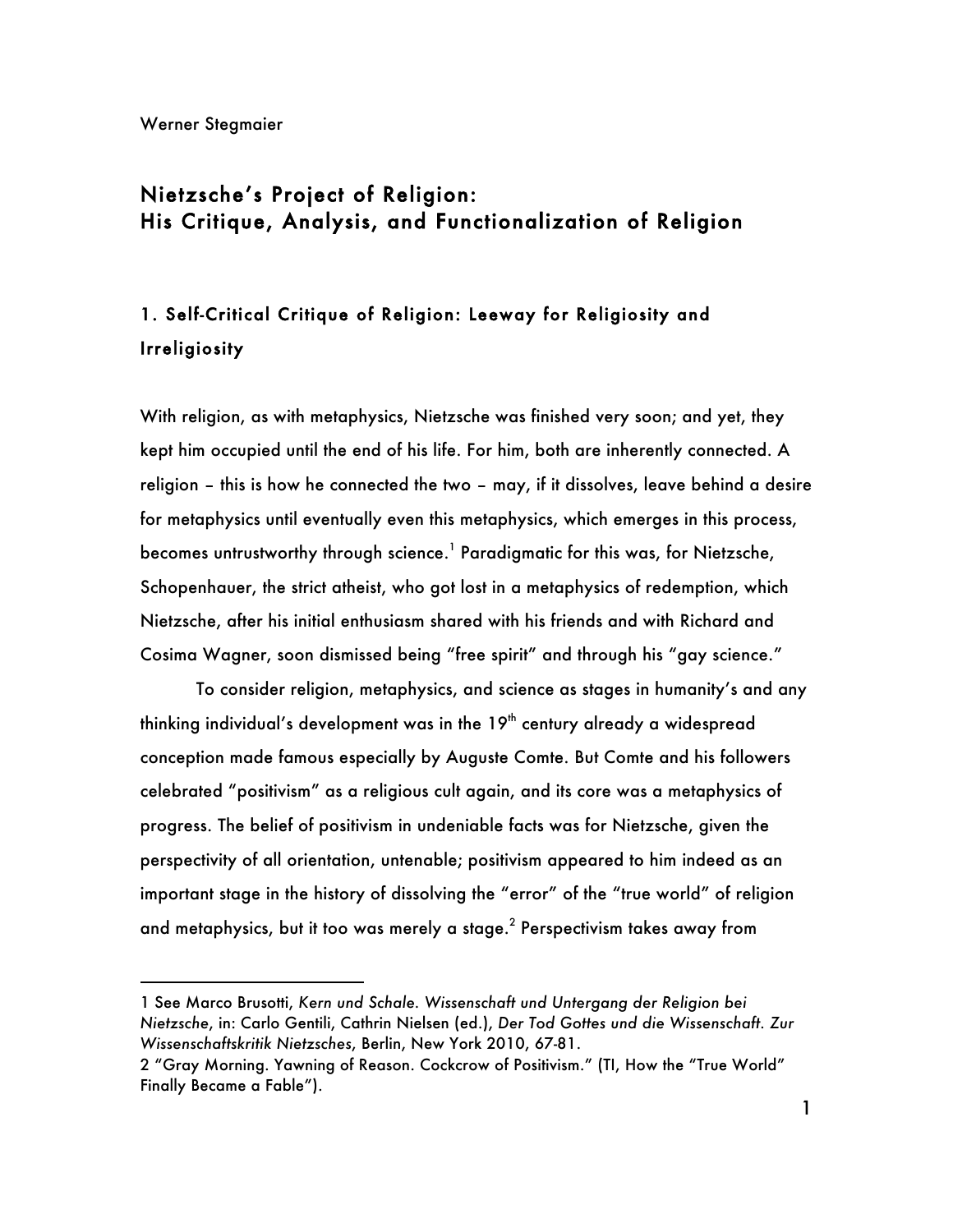religion and from metaphysics and science everything unconditional; they all emerge, and gain its validity, only under specific conditions – standpoints, horizons, living conditions, languages, cultures, historical eras, etc. $3$  One of the conditions, however, could also be something like "religiosity."<sup>4</sup> This makes the critique of religion for Nietzsche complicated – and interesting. $5$ 

"Metaphysics" involves, for Nietzsche, following a long tradition in this regard too, in its core a specific doctrine of things existing as such, independent of any perspectives on them, be it a doctrine of being or of becoming, of the world as such, of God, of a common reason equally shared by everyone, or of free will. He finds the reason for such doctrines, which Christian theology oftentimes integrated in Christian religion, in a basic human orientation need: it is "that impetuous *demand for certainty* that today discharges itself in scientific-positivistic form among great masses – the demand that one *wants* by all means something to be firm," a "demand for foothold, support." If one's control is insufficient, then it becomes an "*instinct of weakness* that,

<sup>3</sup> See Werner Stegmaier, *Philosophie der Orientierung*, Berlin, New York 2008; abridged and updated English edition under the title *What is Orientation? A Philosophical Investigation*, translated by Reinhard G. Mueller, Berlin, Boston, 2019.

<sup>4</sup> Concerning Nietzsche's critical and specific use of the term of religiosity, see also: HH I 115 ("People whose daily life appears to them too empty and monotonous easily become religious"), GS 127 ("*Aftereffects of the oldest religiosity*": belief in a will) and BGE 49 ("religiosity of ancient Greeks").

<sup>5</sup> However, this – to get straight to the point – does not justify that Julian Young, *Nietzsche's Philosophy of Religion*, Cambridge et al. 2006, makes, in his "revisionist approach" (as it is called in Anglophone Nietzsche research), Nietzsche's *critique* of religion into a semiconcealed, semi-open *apologetics* of religion and ascribes – going even further – a "religious communitarianism" to him. According to Young, Nietzsche's "highest value" is the "flourishing of community," which "can happen only through the flourishing of communal religion" (2). Nietzsche is then, for him, less an atheist but rather "a religious *reformer*" (2). Young seeks to prove this, not very convincingly, by chronologically going through Nietzsche's oeuvre. He thereby supports attempts in the Anglophone Nietzsche research of tying Nietzsche to the unconditional value of truth (Maudemarie Clark, Brian Leiter) or the unconditional truth of values (John Richardson) – here to religion as true value. For further new publications concerning Nietzsche's philosophy of religion and the religion of his philosophy, see the discussion by Michael Skowron in *Nietzsche-Studien* 36 (2007), 425-439.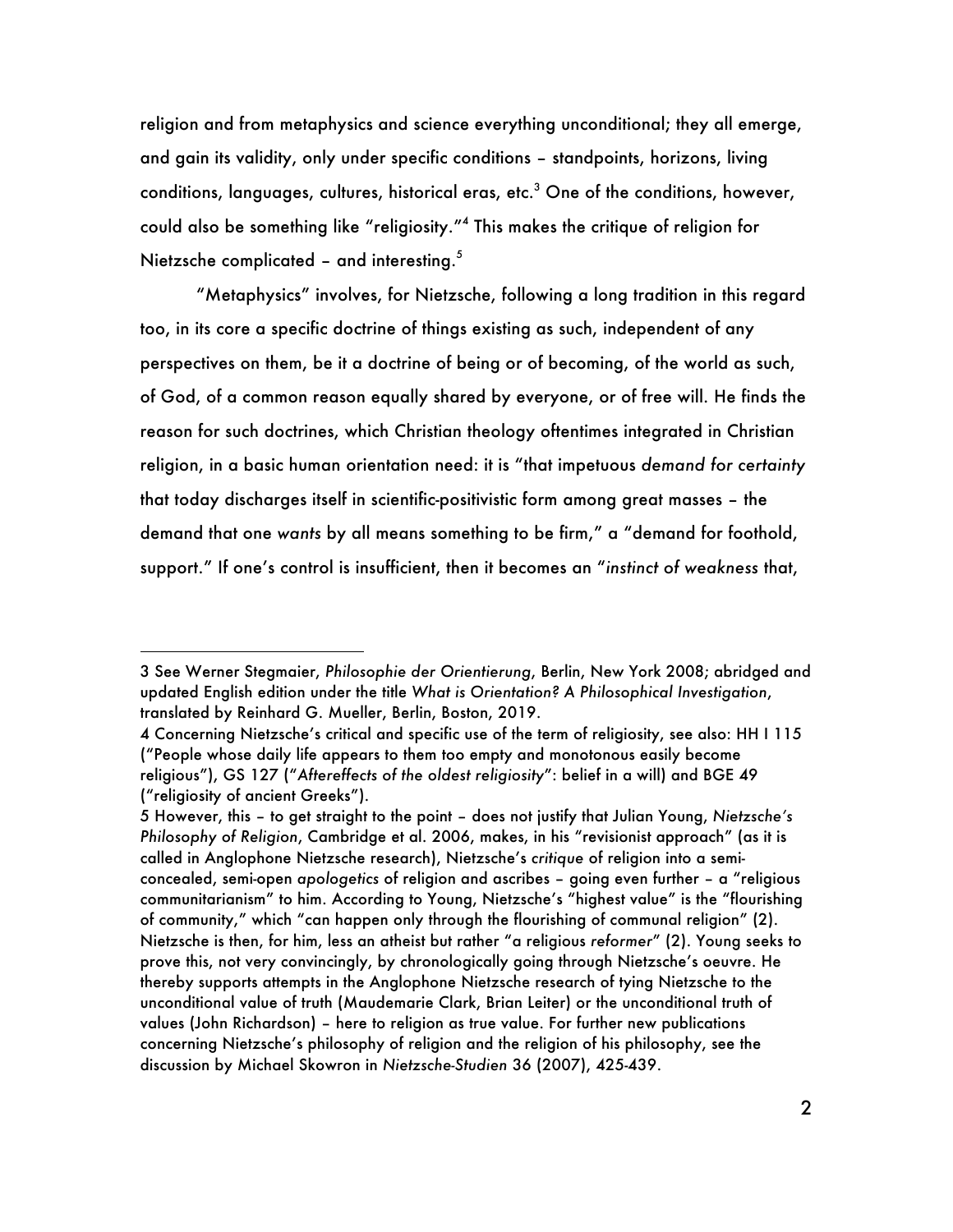to be sure, does not create sundry religions, forms of metaphysics, and convictions but does – preserve them" (GS 347; transl. by Josefine Nauckhoff).

Now, however, Nietzsche argues, the certainties of the Christian religion have completely lost their credibility even for just semi-free spirits. In the third part of HH I, *The Religious Life*, he summarizes this:

A god who begets children on a mortal woman; a sage who calls upon us no longer to work, no longer to sit in judgement, but to heed the signs of the imminent end of the world; a justice which accepts an innocent man as a substitute sacrifice; someone who bids his disciples drink his blood; prayers for miraculous interventions; sin perpetrated against a god atoned for by a god; fear of a Beyond to which death is the gateway; the figure of the Cross as a symbol in an age which no longer knows the meaning and the shame of the Cross – how gruesomely all this is wafted to us, as if out of the grave of a primeval past! Can one believe that things of this sort are still believed in? (HH I 113, transl. by R. J. Hollingdale)

By now, religious appeals, he argues, may in fact discredit a philosopher:

Every philosophy that exhibits a gleaming religious comet-tail in the darkness of its ultimate conclusions thereby casts suspicion on everything in it that is presented as science (HH I 110, transl. by R. J. Hollingdale).

Later, in the third part of BGE, *The Religious Character*, where he expands on the third part of HH I, Nietzsche ascertains that, as he found it in "various conversations," the "religious instinct is indeed growing vigorously – but that it rejects any specifically theistic gratification with profound distrust" (BGE 53, transl. by Judith Norman, modified). Prior to any theological doctrines, Nietzsche reckons with a religious instinct, and he considers it as one of the conditions of human orientation; the religious instinct may drive to ever-new religious doctrines. But Nietzsche deals with it from great distance.<sup>6</sup> "*Religious after-pains*" may indeed occur even in free spirits like himself, for instance the joy of "encountering religious moods and sentiments," i.e. in

<sup>6</sup> Against the  $19<sup>th</sup>$  century tendency of dealing with "'religion' as an anthropological constant," Nietzsche's positions are most of all "resolutely negative and critical in character" (Peter Köster, Art. *Religion*, in: Henning Ottmann (Ed.), *Nietzsche-Handbuch. Leben – Werk – Wirkung*, Stuttgart, Weimar 2000, 308-311, here 310a; our translation).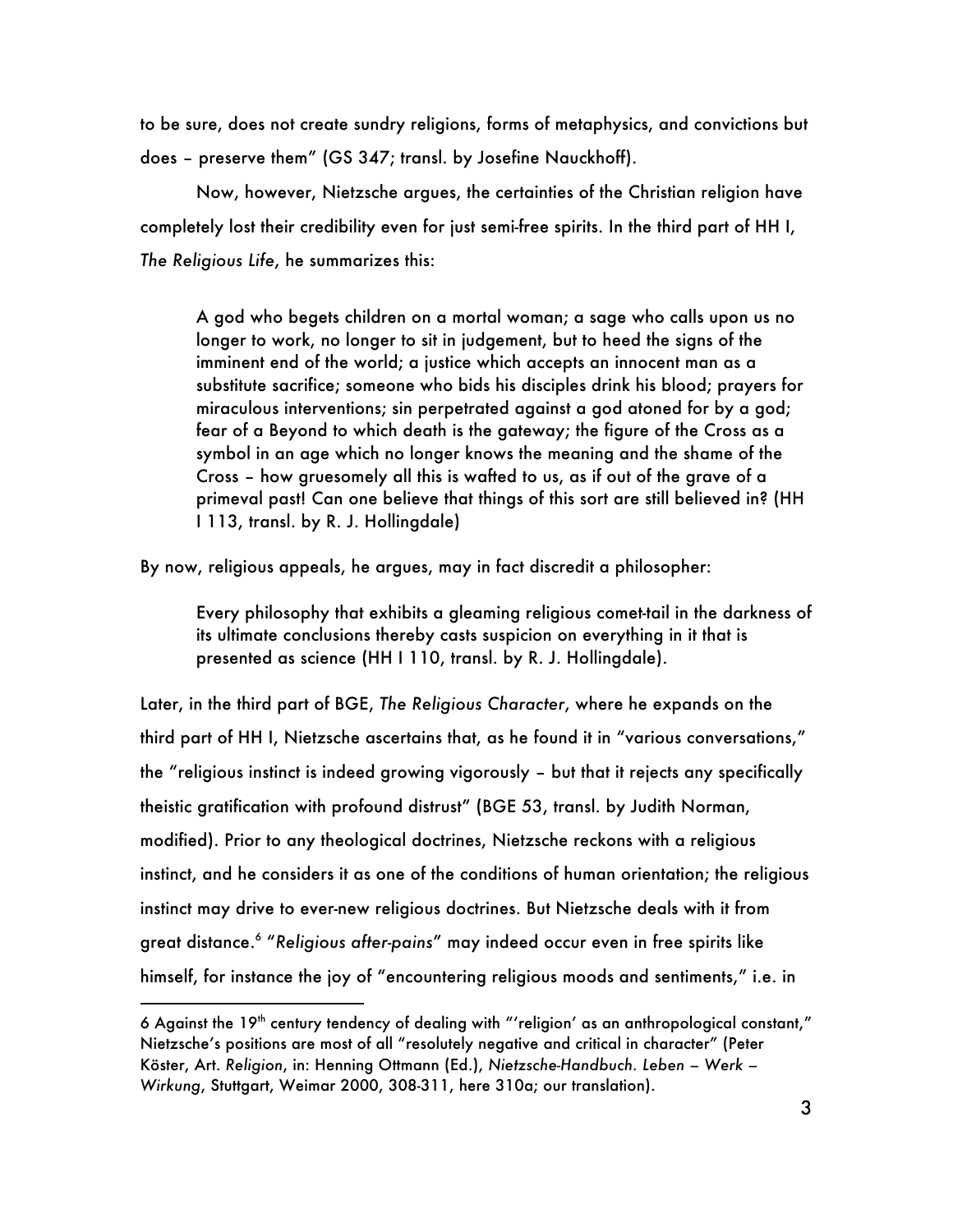painting or in music. But he warns especially philosophers against this: "One involuntarily believes that the religiously coloured departments of a philosophy are better established than the others; but at bottom the case is the reverse; one only has the inner desire it may *be* so – that is to say, that what makes happy should also be what is true" (HH I 131; transl. by R. J. Hollingdale).

Even skepticism, which "cools down the fiery stream of beliefs in ultimate definitive truths" (HH I 244; transl. by R. J. Hollingdale) is not protected from such temptations. Nietzsche initially expects a "probable victory" for skepticism (HH I 21, transl. by R. J. Hollingdale) but then grows skeptical about it. The best way to counter "religious after-shoots" is to fundamentally reorient oneself in matters of certainty. It must become clear to oneself that for a confident orientation one does not require "these certainties regarding the furthest horizons":

Nothing could be more wrongheaded than to want to wait and see what science will one day determine once and for all concerning the first and last things and until then continue to think (and especially to believe!) in the *customary* fashion – as we are so often advised to do. The impulse to desire in this domain *nothing but certainties* is a *religious after-shoot*, no more – a hidden and only apparently sceptical species of the 'metaphysical need,' coupled with the consideration that there is no prospect of these ultimate certainties being to hand for a long time to come and that until then the 'believer' is right not to trouble his head about anything in this domain. We have absolutely no *need* of these certainties regarding the furthest horizons to live a full and excellent human life: just as the ant has no need of them to be a good ant. (HH II, WS 16; transl. by R. J. Hollingdale)

And from this, Nietzsche concludes methodically:

What we need, rather, is to become clear in our minds as to the origin of that calamitous weightiness we have for so long accorded these things, and for that we require a *history* of the ethical and religious sensations. (ibid)

But even against this history, skeptical caution is needed. For this history may likewise be aimed at final truths and values; even scientists and scholars are, with their "faith in the truth" that belongs to their profession, "*still pious*," and this faith "is still a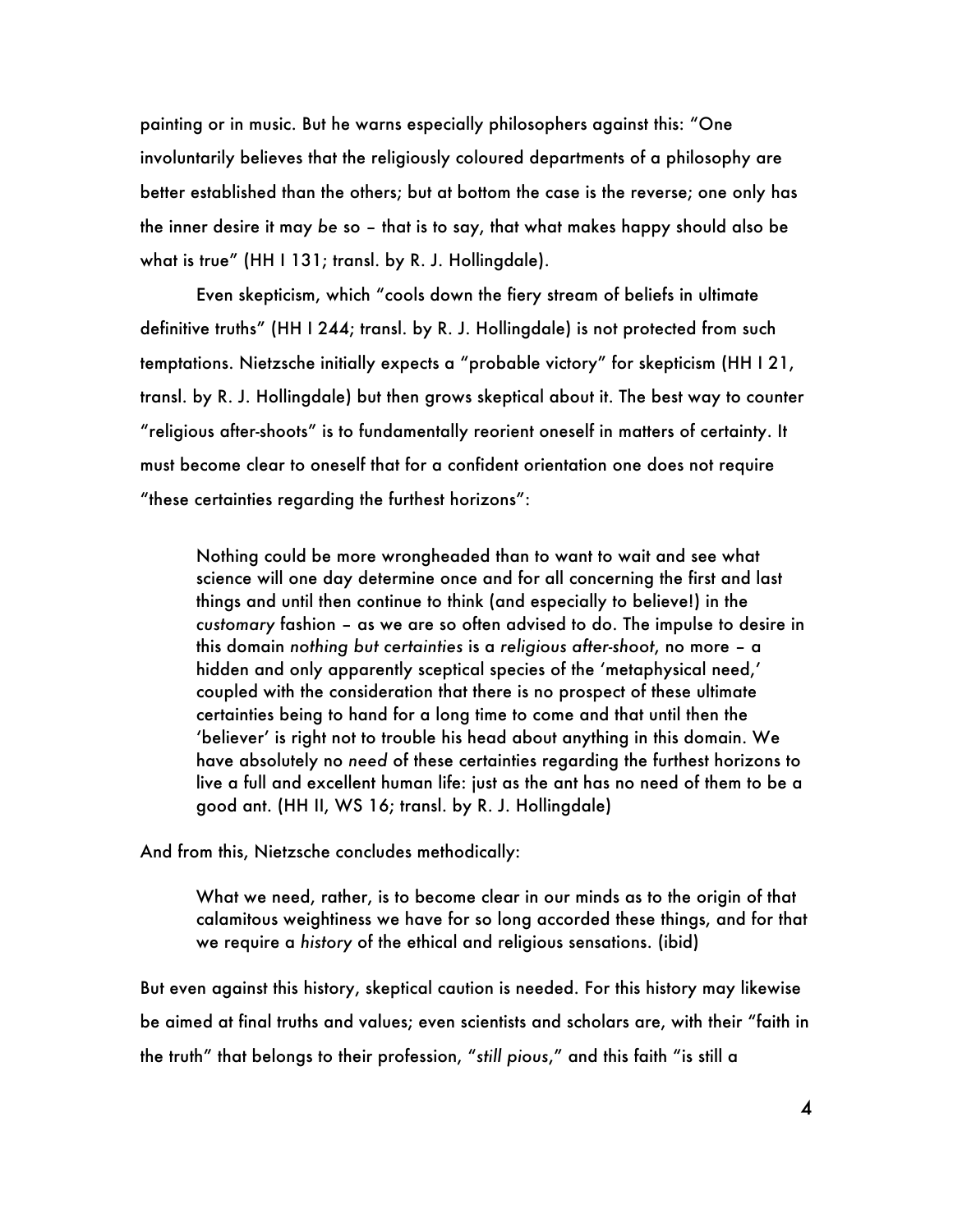*metaphysical faith*" (GS 344, transl. by Josefine Nauckhoff). One must therefore go philosophically "to the bottom" with this question and highlight the *alternative* to this desire for certainty: "Granted, we will truth: *why not untruth instead?* And uncertainty? Even ignorance?" (BGE 1; transl. by Judith Norman). The will to untruth could be, as precisely religion shows, not less necessary for life than the will to truth. When asking about the meaning or function of religion, of the religious instinct or of religiosity, then one must ask about the *problem of 'hold' in orientation as such*.

Biographically, this was for Nietzsche certainly a personal problem – though this is of course not everything. As someone who escaped twice – first from the religion of his beloved father who died early on, a Protestant minister; second from the metaphysics of his great philosophy teacher Schopenhauer – he was sufficiently selfcritical to not underestimate his own religious and metaphysical needs. Nietzsche attentively observed, with disappointment and moral outrage, how his admired master and friend Richard Wagner, a supposedly convinced atheist, would again "crawl to the cross" of Christianity (Za III, On Apostates; transl. by Adrian Del Caro; see also: HH II, pref. 3). And Nietzsche saw himself forced to admit that he too was unable to escape the seduction of the *Parsifal* prelude,<sup>7</sup> which eloquently prepares the genuflection – even if he was convinced that Wagner's *Parsifal* is a "work of malice, of vindictiveness, a secret poisoning of the presuppositions of life, a *bad* work" (NCW, Wagner as Apostle of Chastity 3; transl. by Judith Norman). He was deeply moved when the idea suggested itself to him to eventually understand the type of Jesus, just as Wagner's Parsifal, as a pure fool, who, for Nietzsche, was capable of living without any will to power and whose "being awash in symbols and ungraspables" (AC 31; transl. by Judith Norman, modified) puts into question Nietzsche's own philosophy of wills to power.<sup>8</sup> But for him, Jesus' "symbolism *par excellence*" was of course "positioned outside […] all cult concepts, all history, all

<sup>7</sup> See the letter to Heinrich Köselitz from Nizza from January 21, 1887; KSB 8.12.

<sup>8</sup> See Werner Stegmaier, "Nietzsches Kritik der Vernunft seines Lebens. Zur Deutung von 'Der Antichrist' und ,Ecce homo,'" Nietzsche Studien 21 (1992), 163-183.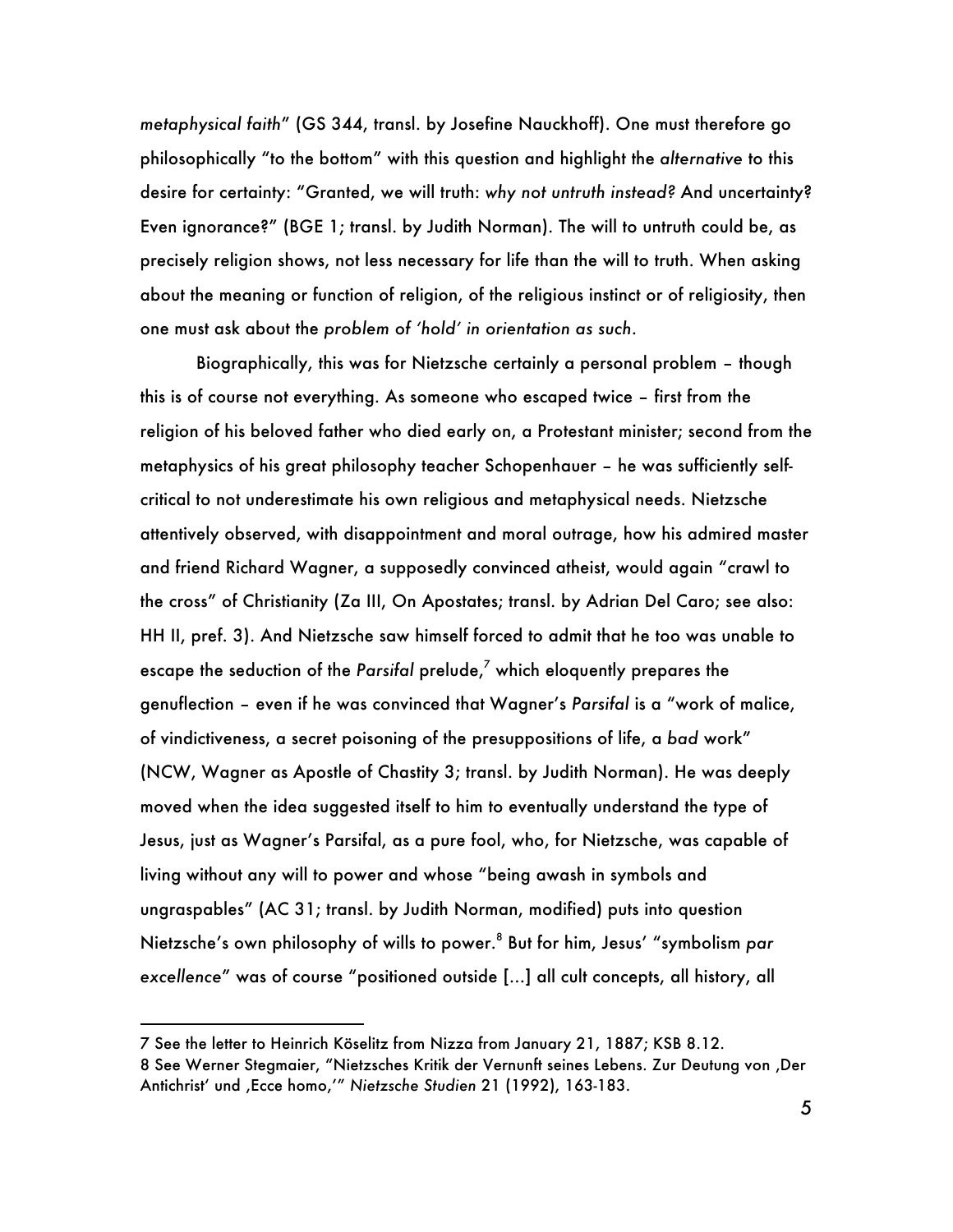natural science, all experience of the world, all knowledge, all politics, all psychology, all books, all art" and "outside all religion" (AC 32; transl. by Judith Norman). His profound emotion concerning his "type Jesus" was, however, not simply religious – as particularly theological interpreters tend to assume.<sup>9</sup>

Nevertheless, there was, behind Nietzsche's own philosophy of the wills to power, something else, something deeper. It is not necessarily a religion; but the best way to track it is by following the traces of religion and religiosity. By asking about the meaning of the desire for hold and certainty in the structures of human orientation, Nietzsche established with his self-critical critique of religion a leeway to explore not only the conditions of religion, metaphysics, and science, but also of his own philosophy. This leeway is also addressed in the much-discussed aphorism No. 125 of the *Gay Science*, which is about the "*madman*" who opens with his search for God – after "*we have killed him*" – the scenario of a deep disorientation: the sentences "Who gave us the sponge to wipe away the entire horizon? What were we doing when we unchained this earth from its sun? Where is it moving now? Where are we moving to? Away from all suns? Are we not continually falling? And backwards, sidewards, forwards, in all directions? Is there still an up and a down? Aren't we straying as though through an infinite nothing? (GS 125; transl. by Josefine Nauckhoff) are, for Arne Grøn, about a "radical disorientation" and "basic life orientations," but not about religion.<sup>10</sup> Nietzsche is not concerned with the question of "religiosity" or "irreligiosity"<sup>11</sup> but with the leeway, within which this alternative, at all, comes up.

<sup>9</sup> See, for instance, Eugen Biser, *Nietzsche – Zerstörer oder Erneuerer des Christentums?*, Darmstadt 2002. Already the psychopathologist and philosopher Karl Jaspers recognizes "Christian drives" in Nietzsche's critique of the Christian religion (*Nietzsche und das Christentum*, Hameln 1946, 42). Michael Skowron, "Nietzsche weltliche Religiosität und ihre Paradoxien," *Nietzsche-Studien* 31 (2002), 1-39, however considers Nietzsche's "religiosity," which he connects with the comparison of religions, as "worldly."

<sup>10</sup> Arne Grøn, "Jenseits? Nietzsches Religionskritik revisited. Zum Stand der Forschung in Sachen Nietzsche und die christliche Religion," *Nietzsche-Studien* 34 (2005), 375-408, 399. 11 Nietzsche uses the term of "irreligiosity" for artists (HH I 125) and for "every better and better gifted man" (HH I 472).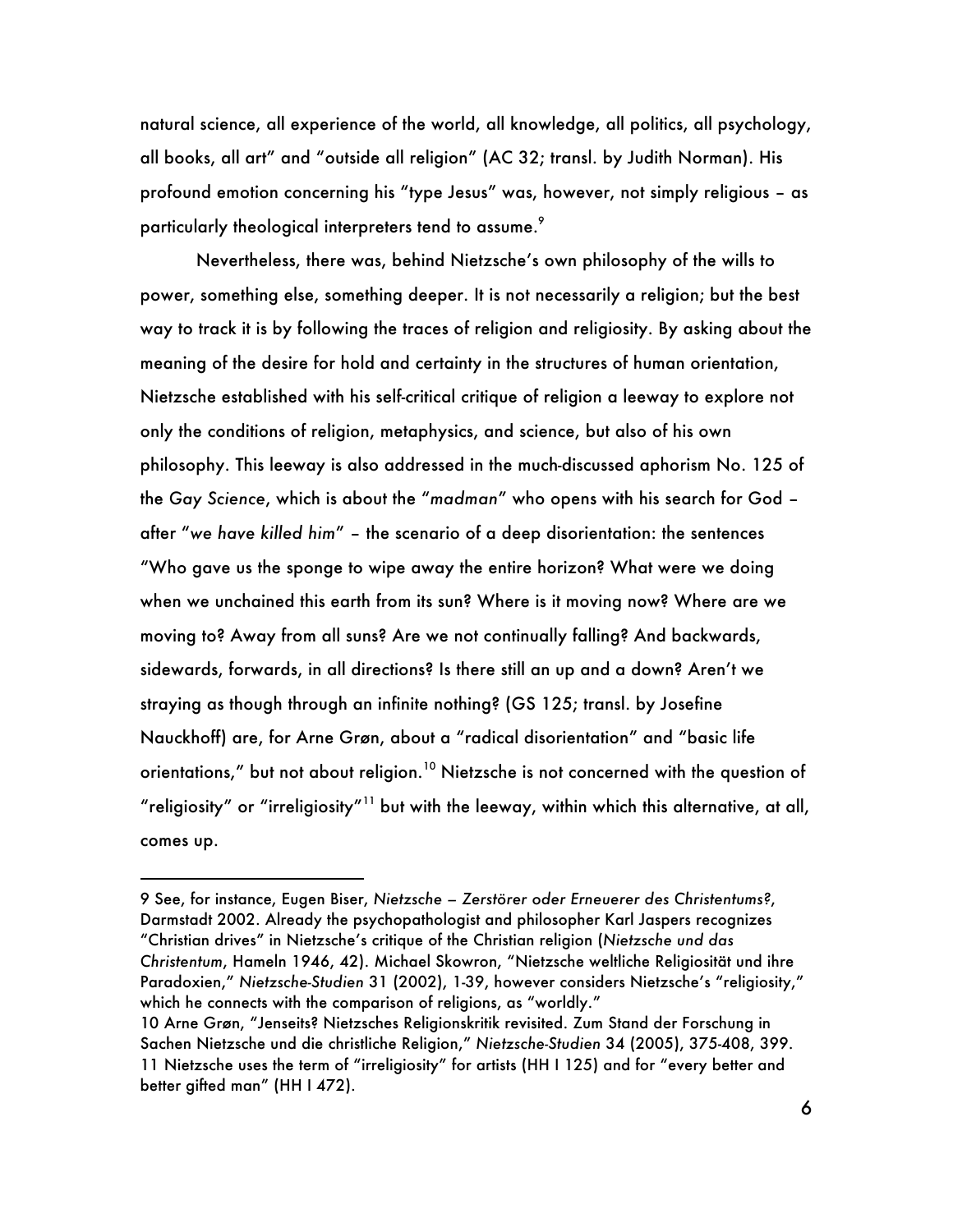The consequences in Nietzsche's oeuvre are well-known: Nietzsche has appear as the main figure of his main work a semi-historical, semi-mythical Persian founder of a religion who believes in nothing but himself and "life" – the word 'religion' does not occur in Za, though Nietzsche lets his Zarathustra speak with strong Biblical echoes. The fact that he praised *Thus Spoke Zarathustra* to his publisher as the "fifth gospel"<sup>12</sup> does not entail he himself considered it a religious work. The fact that he creates Dionysus as a new god for his own philosophizing (BGE 295) and eventually portrays himself as a "*bearer of glad tidings*" explicitly does not mean that he thereby wants to create a new religion (EH, Destiny 1; transl. by Judith Norman).<sup>13</sup> The fact that it is still difficult today to consistently comprehend and connect the 'doctrines' of the death of God, of nihilism, the *Übermensch*, of the wills to power and of the eternal recurrence of the same does not mean that they are religious "mysticism"; and the fact that Nietzsche was eventually grateful to the Christian religion for the "victory of the European conscience won finally and with great difficulty; as the most fateful act of two thousand years of discipline for truth that in the end forbids itself the *lie* of faith in God" (GS 357; transl. by Josefine Nauckhoff) does not entail that he considers himself to be further bound by religion. What remains, for Nietzsche, after this victory is "intellectual cleanliness at any price" (ibid.); it has its hold only in itself and in this regard no final certainty.

#### 2. Analyzing Religious Desires: Their Origins in Life Needs

Nietzsche's analysis of religious needs in human orientation focuses in the third part of HH I on "the religious life" and in that of BGE on "the religious affairs", in German: "*Das religiose Wesen*" with a significant ironic nuance. In HH I he still rather presents observations; in BGE he, one the one hand, offers far-reaching speculations and

<sup>12</sup> Letter to Ernst Schmeitzner from February 13, 1883, KSB 6.327.

<sup>13</sup> See Werner Stegmaier, "Schicksal Nietzsche? Zu Nietzsches Selbsteinschätzung als Schicksal der Philosophie und der Menschheit (Ecce homo, Warum ich ein Schicksal bin 1)," *Nietzsche-Studien* 37 (2008), 62-114.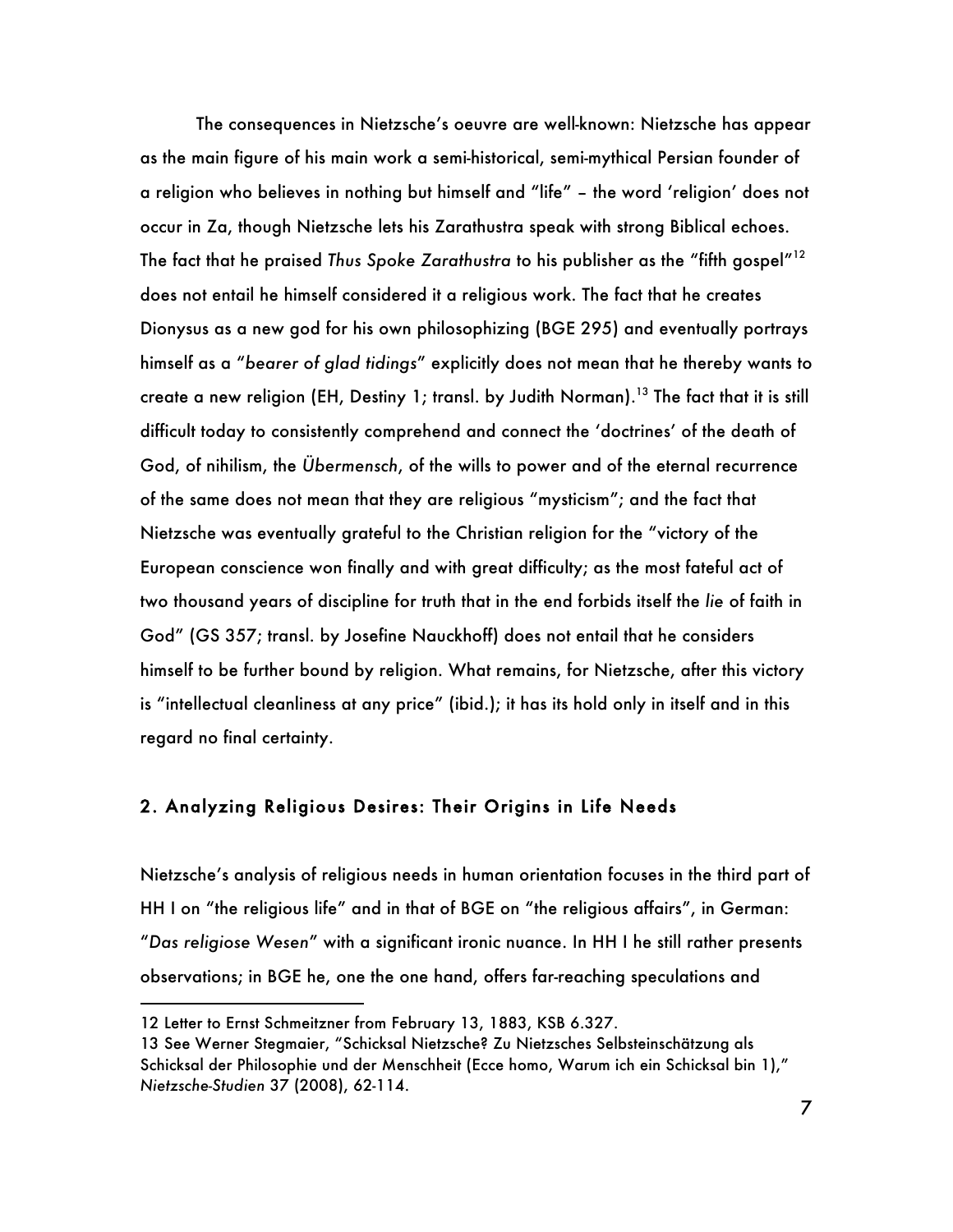argues, on the other, *ad hominem*, with a stronger focus on specific "homines religiosi" (BGE 45), since in their cases it is easier to grasp religious needs. Besides that, the topic of religion permeates Nietzsche's entire oeuvre beginning with BT. When he shifts in his late writings from an initially distanced and calm way of dealing with religion to an emotional and sharper tone then this does not entail that he becomes religious again; with his increasingly polemic style not only regarding this topic, he primarily wants to attract attention so that he would eventually be heard. We classify his most important contributions to religion in a systematical way; but since Nietzsche deals with it over time in a more and more fundamental way, there arises also a chronological order.

Very early Nietzsche already coined the formula: "The waters of religion are ebbing away and leaving behind swamps or stagnant pools" (SE 4; transl. by R. J. Hollingdale). Like a classic Enlightenment philosopher he initially assumes that the remaining waters will eventually completely evaporate if they have received the sunlight of science long and thorough enough. The desires for religion (and metaphysics) will vanish the more, the clearer their grounds and abysses are recognized; they now appear so low that one will be ashamed of their evaporations. Different than the Enlightenment philosophers in the  $18<sup>th</sup>$  century, especially the French, Nietzsche is less concerned with the Church and its power but rather with religious desires themselves and with what they unleash.

Religious needs will, Nietzsche is sure about this (we are no longer so sure today), dry out not only because of the enlightenment but also because the living conditions in Europe will make them less urgent and life conditions altogether become easier due to scientific, technological, and medical progress. This is based on Nietzsche's *heuristics of needs*, <sup>14</sup> i.e. the research hypothesis that the desire for certainty and perhaps for reorientation arises in pressing life situations. This means for the case of religion and metaphysics: if they cannot remedy long-lasting life hardships,

i.

<sup>14</sup> See Werner Stegmaier, *Nietzsche zur Einführung*, Hamburg 2011, 3rd edition 2019, 154- 156.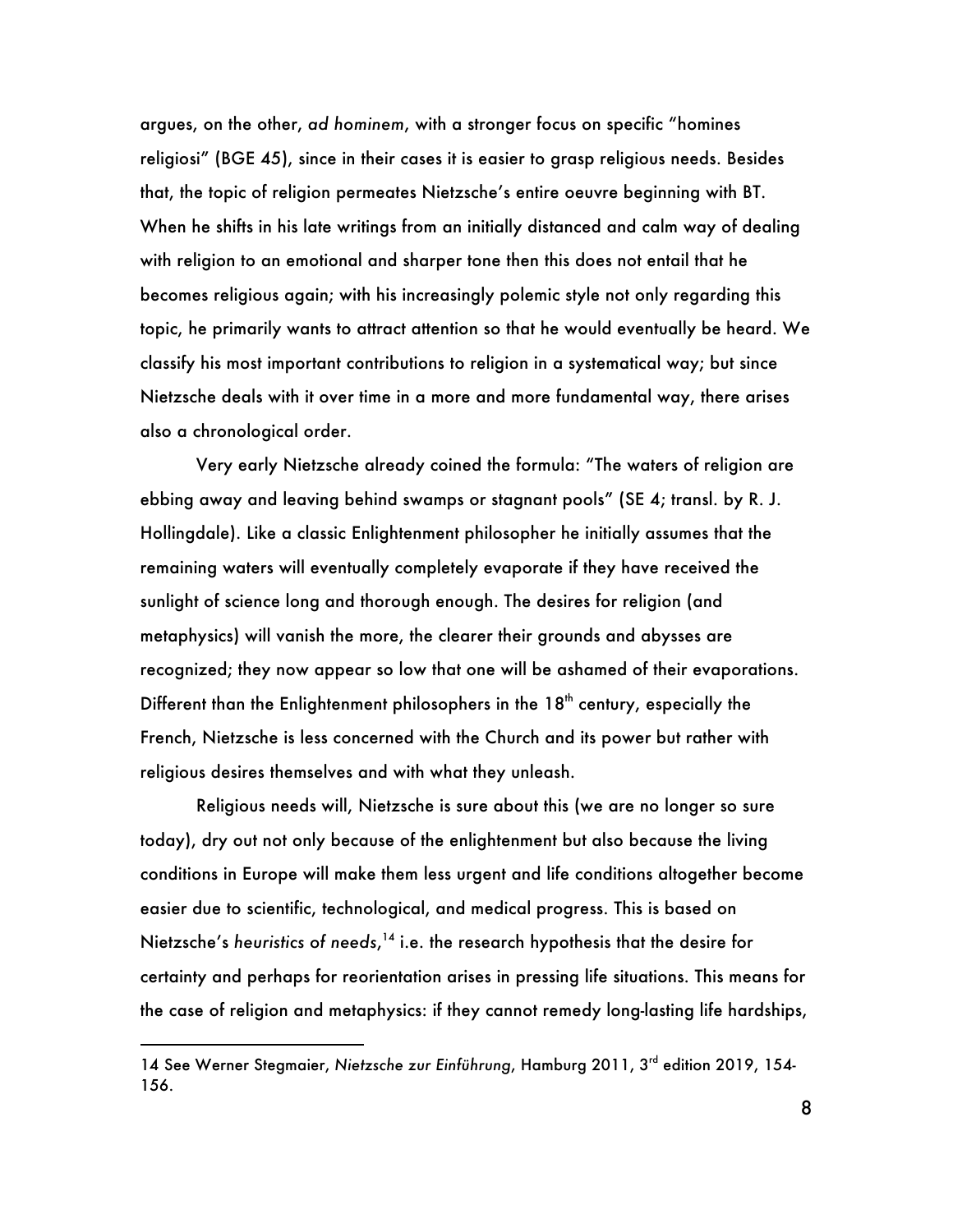they may at least alleviate them by giving those hardships a supposedly sacred meaning – and this thus, by orienting them to a different "higher world," an "*imaginary world*" (D 33; transl. by R. J. Hollingdale), permits forgetting them.

*Life hardships* may take, Nietzsche observes, very different forms, such as physical, psychological or social; they may vary depending on the current circumstances and cultures, and they are perceived differently. The life hardships in the past cannot simply be observed, not least because religion and the old reverence it created still conceal them. One therefore has to, as Nietzsche highlights again and again, step by step explore them based on equivocal clues, indicators and signs, whose relationship can only be guessed; where life becomes most interesting it is also most difficult to comprehend. Nietzsche does not succumb to the temptation of giving easy explanations. He rather risks being inconsistent; especially in matters of religion he is especially focused on discovering and disclosing, not on justifying and giving proof – particularly because justifications and proof presuppose discoveries. This is also the case in his genealogy of morals. What always helps him in his heuristics of needs are comparisons; Nietzsche observes – especially pertaining to "different worldviews, customs, cultures" in history and the present – an "*age of comparison*" (HH I 23; transl. by R. J. Hollingdale, modified). With regard to the Christian religion, which is usually his focus, his yardstick for comparison is mainly the religion of ancient Greece, but also of Buddhism, or at least what Nietzsche knew of it.<sup>15</sup>

The *methodic instruments* Nietzsche uses to analyze religious needs would today be called: the historizing, psychologizing, and sociologizing of religion or rather the history, the psychology, and the sociology of religion; they cannot be clearly divided. The history of religion had in Nietzsche's time already a long tradition in the historical criticism of the Bible; it witnessed a new high point with David Friedrich Strauss regarding the New Testament and with Julius Wellhausen regarding the Old Testament; and Nietzsche owes much to both though he does not point this

i.

<sup>15</sup> See Johann Figl, *Nietzsche und die Religionen. Transkulturelle Perspektiven seines Bildungs- und Denkweges*, Berlin, New York 2007.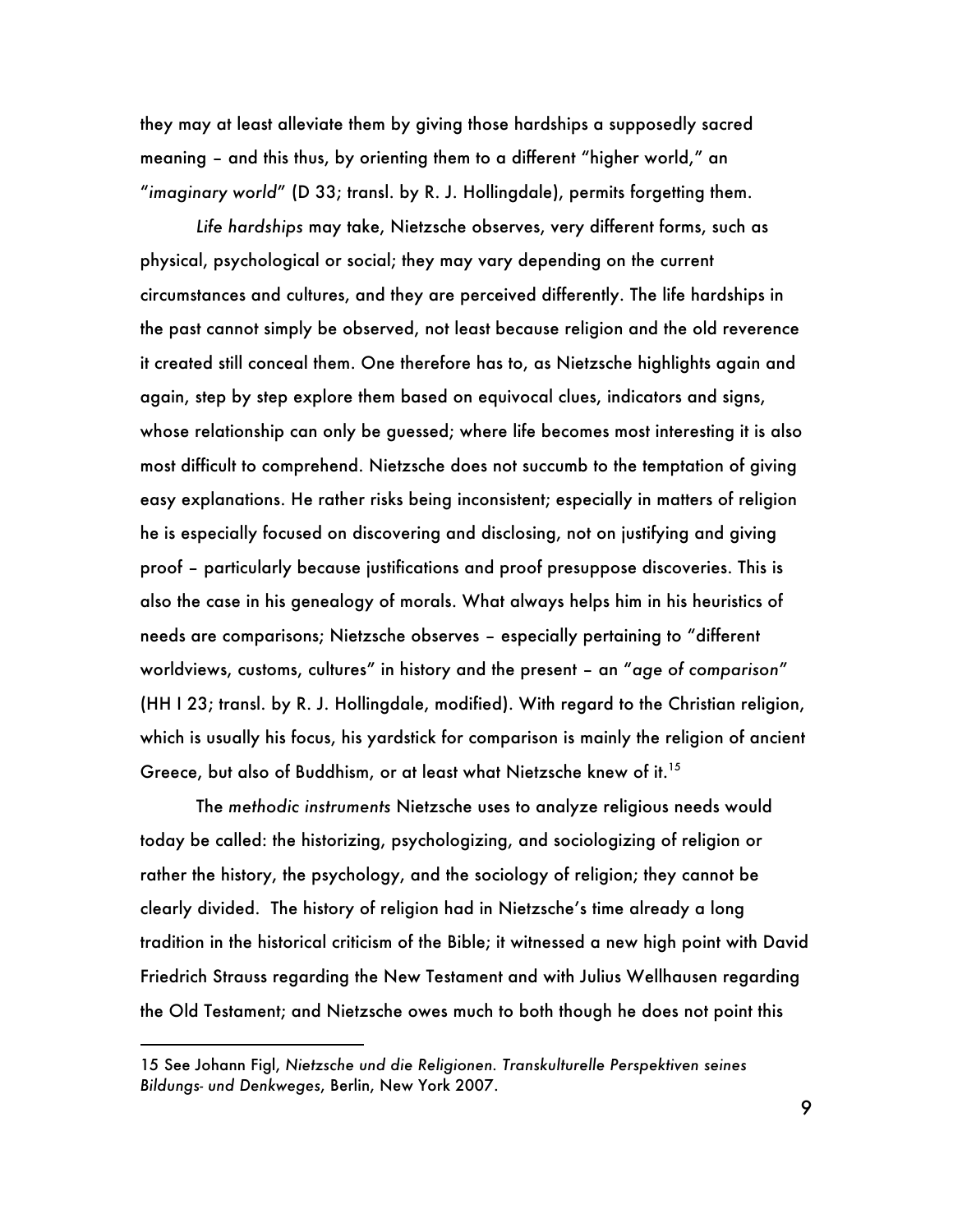out. The psychology and the sociology of religion only began developing in Nietzsche's time.<sup>16</sup> But there is more to Nietzsche's kind of science of religion: a physiology and eventually a psychopathology of religion<sup>17</sup> wherever sick mental weaknesses seem to bear religious fruit.

In the Enlightenment approach, analysis and criticism go hand in hand. Most crucial for Nietzsche is first of all the *historization* of religion, which was already accomplished in Europe in his time. Once the heavenly message has got an earthly, all-too-earthly history, then it is more difficult to believe in it: "*Historical refutation as the definite refutation*" (D 95; transl. by R. J. Hollingdale). Since religious needs continue to have effects, even if the message is no longer credible, Nietzsche asks further questions concerning the psychology of religion. There is first of all the religious *cult*, which lives on in certain *moods*, <sup>18</sup> for instance the music of Bach.<sup>19</sup> In the Christian religion, the *cult of sacrifice* became especially significant. Religion feeds in Christianity from the "capacity for great self-sacrificing resolution and self-denial (which, protracted and grown to a habit, constitutes holiness)" (HH I 138). The crucial

<sup>16</sup> See Andreas Urs Sommer, *Nietzsche und die Religionswissenschaft*, in: Helmut Heit, Lisa Heller (Ed.), *Handbuch Nietzsche und die Wissenschaften. Natur-, geistes- und sozialwissenschaftliche Kontexte*, Berlin, Boston, 2014, 290-304. Sommer deals with Nietzsche's reception of the writings of Paul de Lagarde, Louis Jacolliot, and Julius Wellhausen.

<sup>17</sup> Concerning the current state of research of the pathology or psychiatry of religion, see https://www.dgppn.de/presse/stellungnahmen/stellungnahmen-2016/religiositaet.html. 18 Sampsa Saarinen, *Nietzsche, Religion, and Mood* (Monographien und Texte zur Nietzsche-Forschung, No. 71), Berlin, Boston 2019, proceeds from this aspect. Saarinen shows insightful parallels, on the one hand, to William James and to Martin Heidegger, on the other. He does not see the parallel to Kierkegaard, which proffers itself. Saarinen focuses on the "joyfulness" of the gay science opposite to the "seriousness" of the Christian religion; he searches for an "ideal mood," which Nietzsche is supposed to have aimed for, and finds it in a "mood of joy in doubt" (227) that is, for him, the "mood of the future" (244). This, however, is not very informative regarding Nietzsche's project of religion.

<sup>19</sup> See HH I 219: "the spirit of the Counter-reformation is the spirit of modern music (for the Pietism in Bach's music is also a kind of Counter-reformation). This is how profoundly indebted we are to the religious life." Also HH II, WS 149: "Insofar as one does *not* listen to Bach's music as a complete and experienced expert in counterpoint and every species of the fugal style of composition, and must consequently do without the actual artistic pleasure it affords, it will seem to us when we hear music as though (to employ a grandiose expression of Goethe's) we were present *as God was creating the world*" (translated by R. J. Hollingdale).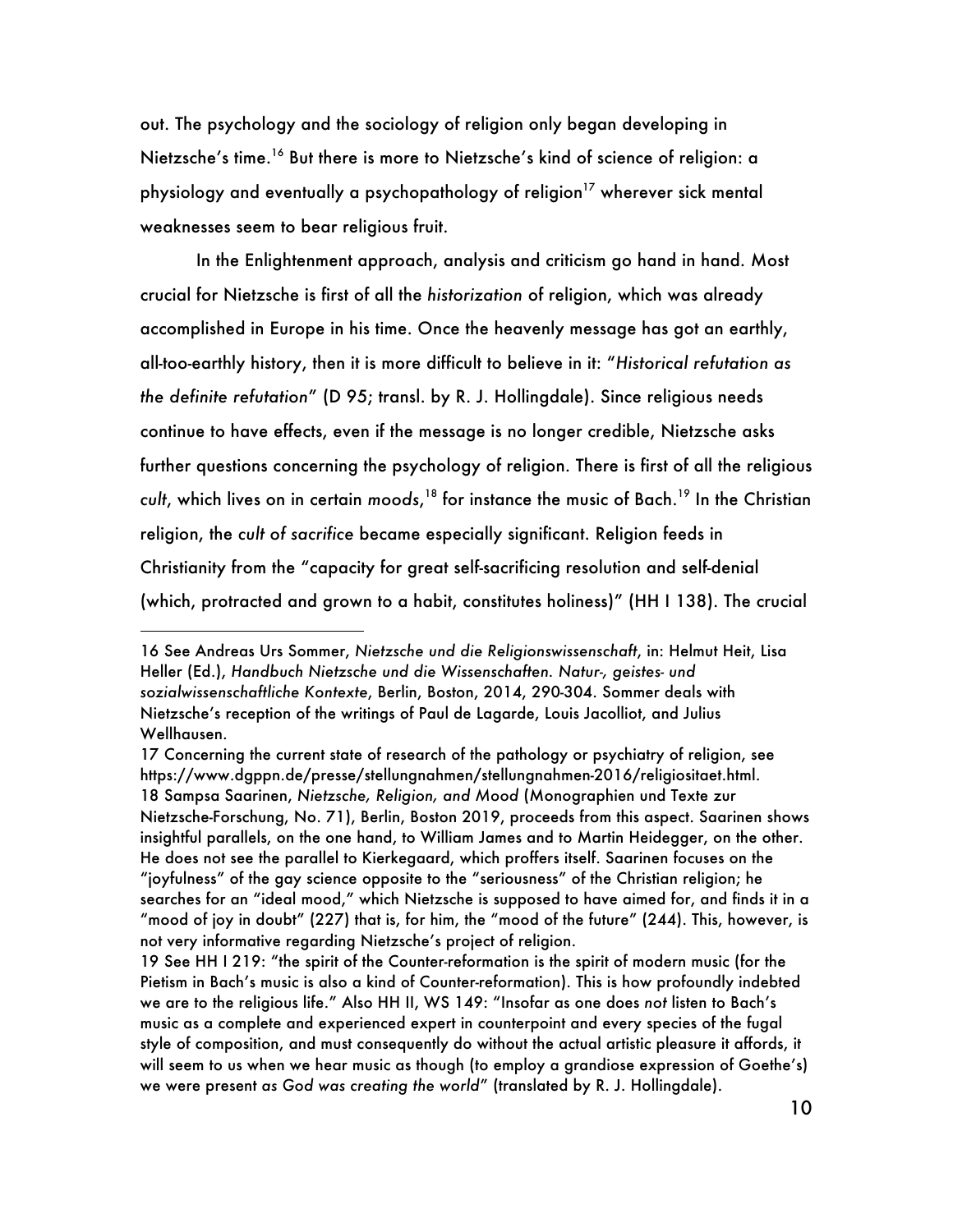point for Nietzsche however is not sacrifice itself, neither as the action nor as the object of it, but rather psychologically the "higher excitation" that accompanies sacrifice. "Under the influence of violent emotion" one wants "the great, tremendous, prodigious"; if then the sacrifice of others is insufficient or unavailable, then one may also sacrifice oneself. In the psychological viewpoint, everything depends on the "discharge" of "emotion," and the utmost consequence is then "a divinity who sacrifices itself"; that is the "most effective symbol of this kind of greatness" (HH I 138; transl. by R. J. Hollingdale).<sup>20</sup>

Discharge of emotions – this reverberates Aristotle's psychological theory of Greek tragedy, which Nietzsche otherwise fought against. The Christian self-denial, which includes the "sacrifice of all freedom, of all pride, of all self-confidence of the spirit" and even "enslavement and self-derision, self-mutilation" (BGE 46; transl. by Judith Norman) was, for Nietzsche, in any case completely foreign to Greek thinking. On the other hand, the tradition of "religious cruelty" continued in Christianity (BGE 55); it here led, as Nietzsche demonstrates in GM, to the cruelty against oneself. Even this can still be understood in psychological terms: if the "violent emotion" can no longer discharge itself externally, then it becomes the *ressentiment* suffocating all freedom and cheerfulness; in HH I Nietzsche calls it a deep "discontent" with oneself (HH I 132; transl. by R. J. Hollingdale). The "general burden of human dissatisfaction and imperfection" is even heightened if the object of sacrifice, which the violent emotion springs from, is an innocent and blissful being, which will one day act as everyone's judge. The psychological need of the "profound depression of spirits" about this evokes, after such a "purely psychological" explanation, eventually the religious "*need of redemption*" (HH I, 132; transl. by R. J. Hollingdale).

i.

<sup>20</sup> See Andrea Christian Bertino, "Der Mensch als Opferwesen bei Nietzsche," *Internationales Jahrbuch für philosophische Anthropologie 7.1.* (2017), 121-136, and "Die Aktualität von Nietzsches Opferkritik," *Friedrich Nietzsche: Erbe und Perspektiven (russisch-englisch-deutsch)*, Ed. Ekaterina Poljakowa, Julia Sineakaya, Moskau 2017, 787-796.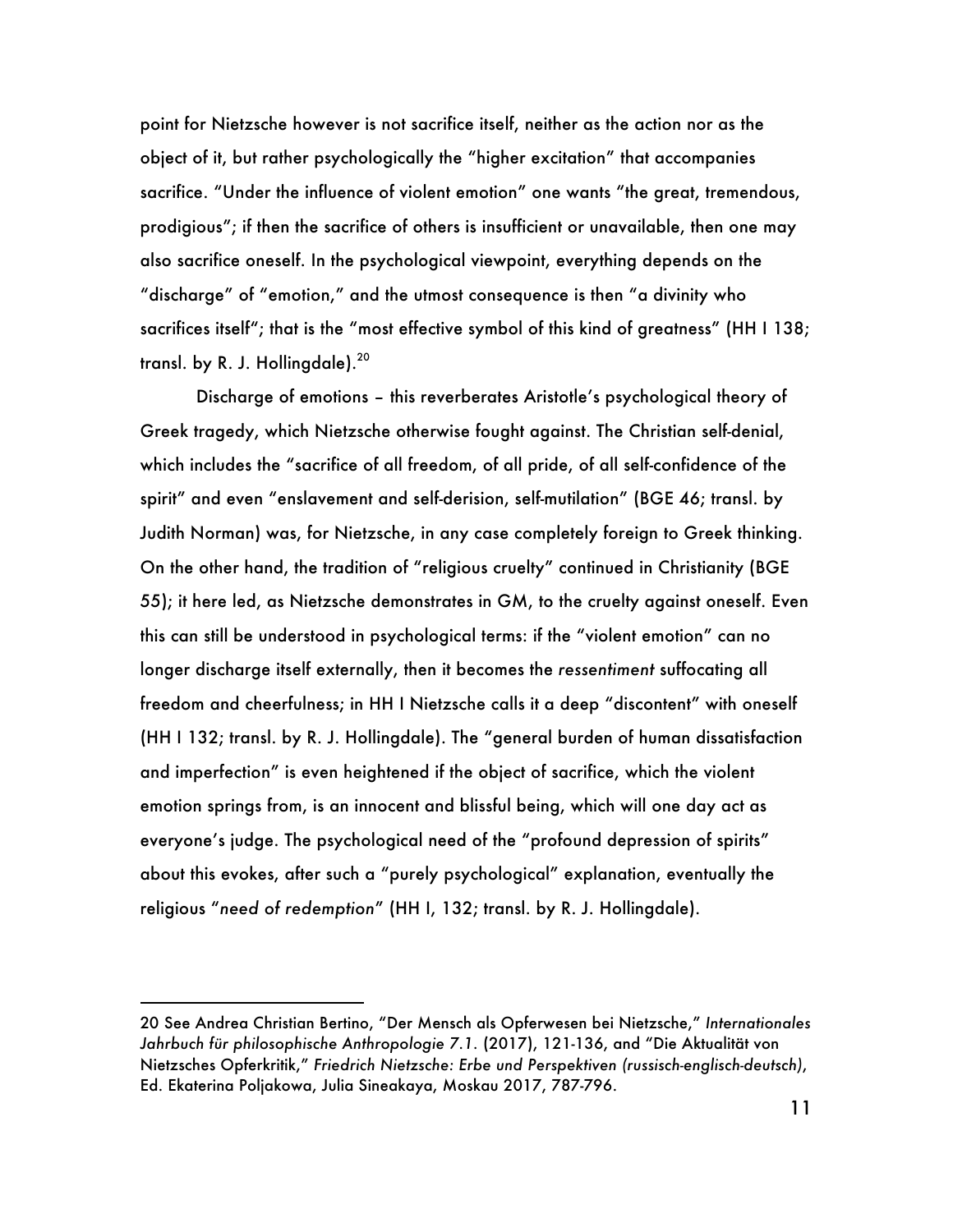Nietzsche summarizes how the psychological need of this desire can be interpreted in various ways in HH I 142: as one can observe in the case of those striving for saintliness, it is a

Defiance of oneself that is a close relation of lust for power and bestows the feeling of power even upon the hermit; now his distended sensibility leaps out of the desire to allow his passions free rein over into the desire to break them like wild horses under the mighty impress of a proud soul; now he desires a complete cessation of sensations of a disturbing, tormenting, stimulating kind, a waking sleep, a lasting repose in the womb of a dull, beast- and plant-like indolence; now he seeks conflict and ignites it in himself, because boredom has shown him its yawning face: he scourges his self-idolatry with self-contempt and cruelty, he rejoices in the wild riots of his desires, in the sharp sting of sin, indeed in the ideas that he is lost, he knows how to lay a trap for his affects, for example that of the extremest lust for power, so that he passes over into the extremest abasement and his hunted soul is wrenched utterly out of joint by this contrast; and when, finally, he comes to thirst for visions, for colloquies with the dead or divine beings, it is at bottom a rare kind of voluptuousness he desires, but perhaps that voluptuousness within which all other kinds are knotted together. (HH I 142; transl. by R. J. Hollingdale)

To conceive of all this as a desire for redemption and to therefore succumb to Christian promises of salvation is "a certain false psychology, a certain kind of fantasy in the interpretation of motives" (HH I 135; transl. by R. J. Hollingdale). In TI, Nietzsche includes the realms of morals and religion in the "*concept of imaginary cause*" (TI, The four great errors 6; transl. by Judith Norman).

As far as the religious need is very widespread and a general religion may emerge from it, Nietzsche approaches it via a *sociology of religion*. He tries to explain religious needs for redemption from societal circumstances of the time and assumes: "To excite, animate, enliven at any price – is that not the watchword of an enervated, over-ripe, over-cultivated age?" (HH I 141; transl. by R. J. Hollingdale). The life needs of fatigue and boredom make one desire new violent emotions, "a new species of stimulant"; the pleasure of the "sight of animal and human combats" in the old world was surpassed by the drama in the "proximity of the final decision in regard to endless new vistas of life," the inner mental strife saints know how to report (HH I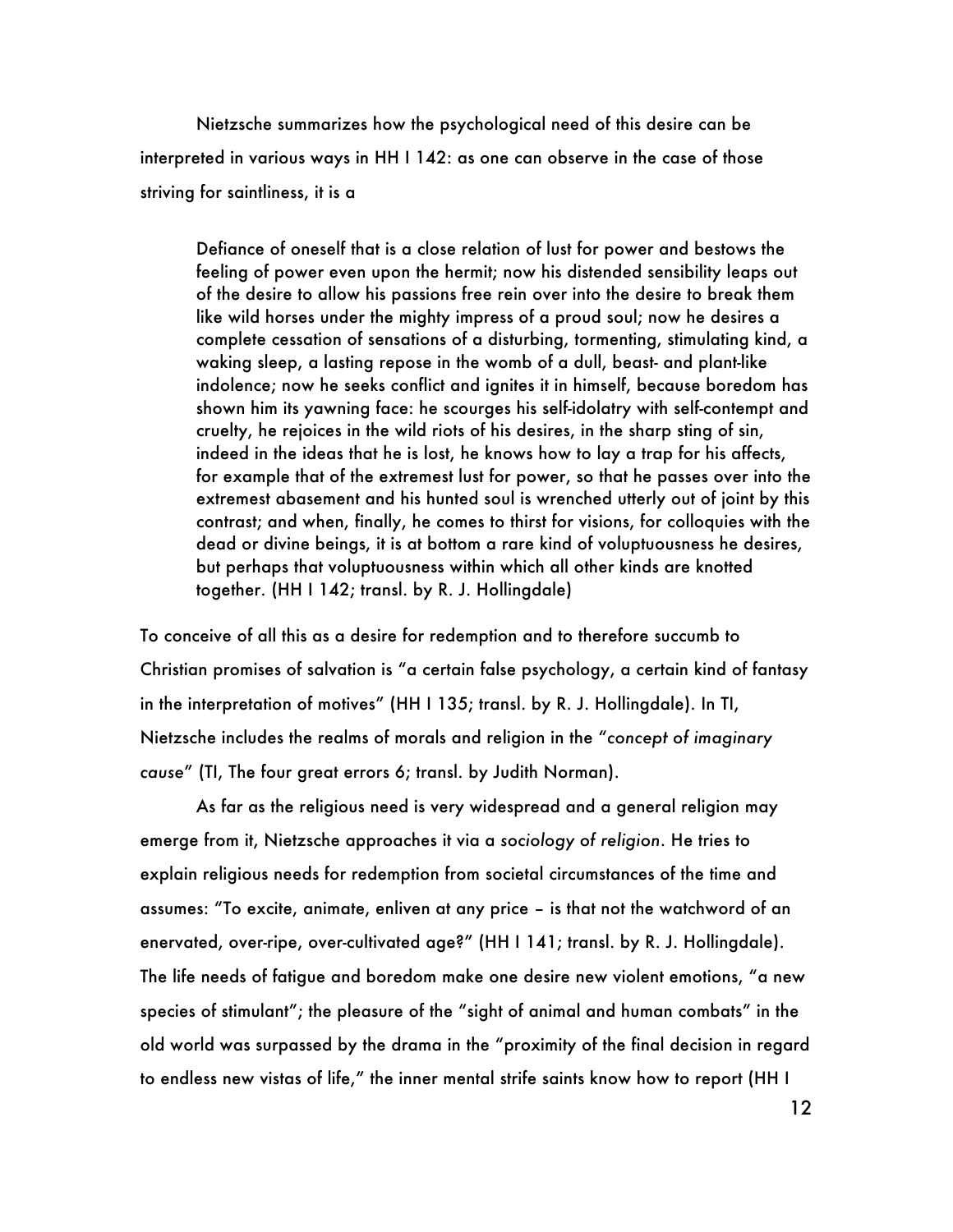141; transl. by R. J. Hollingdale). In his own time, Nietzsche likewise sees everywhere fatigue, decadence, needs of refined stimuli – and the *new religious needs for redemption* may be a part of them.

On the other hand, the modern world of work and amusement, Nietzsche argues in BGE 58-60, leaves hardly any time for religious performances such as prayer; among scholars, religion is no longer a topic to arouse great emotions; there is rather a certain fear of contact with religious people; religious stimuli altogether alleviate; religion becomes superficial. This *religious superficiality* may in turn help protecting against too abysmal views into existence so that one now seeks in religion less redemption but rather idealization. *Homines religiosi* have always wanted, like artists, to see existence "distorted, diluted, deified, and cast into the beyond"; their whitewashing and idealizing of the truth is "the last and most subtle monstrosity produced by *fear* of the truth," a "will to invert the truth, the will to untruth at any price" (BGE 59; transl. by Judith Norman). And part of this could even be the idea of "lov[ing] humanity *for the sake of God*," which Nietzsche is still enchanted by: he indeed announces that he is willing to praise the human being who "first felt and 'experienced' all this" and "who has flown the highest so far and has got the most beautifully lost!" (BGE 60; transl. by Judith Norman). But he did get "lost": Christ is for Nietzsche not an object of religious faith; in all his aesthetic admiration, he keeps his critical distance.

Precisely Christ is then to whom Nietzsche applies his strictest physiological yardstick; he recognizes "a condition where the *sense of touch* is pathologically oversensitive and recoils from all contact, from grasping any solid objects." If one were to translate "this sort of physiological *habitus* to its ultimate consequence – as an instinct of hatred for *every* reality, as a flight into the 'unimaginable,' into the 'inconceivable,' as an aversion to every formula, to every concept of space and time, to everything solid, to every custom, institution, church, as a being-at-home in a world that has broken off contact with every type of reality, a world that has become completely 'internal,' a 'true' world, an 'eternal' world," then "the rigorous language of

13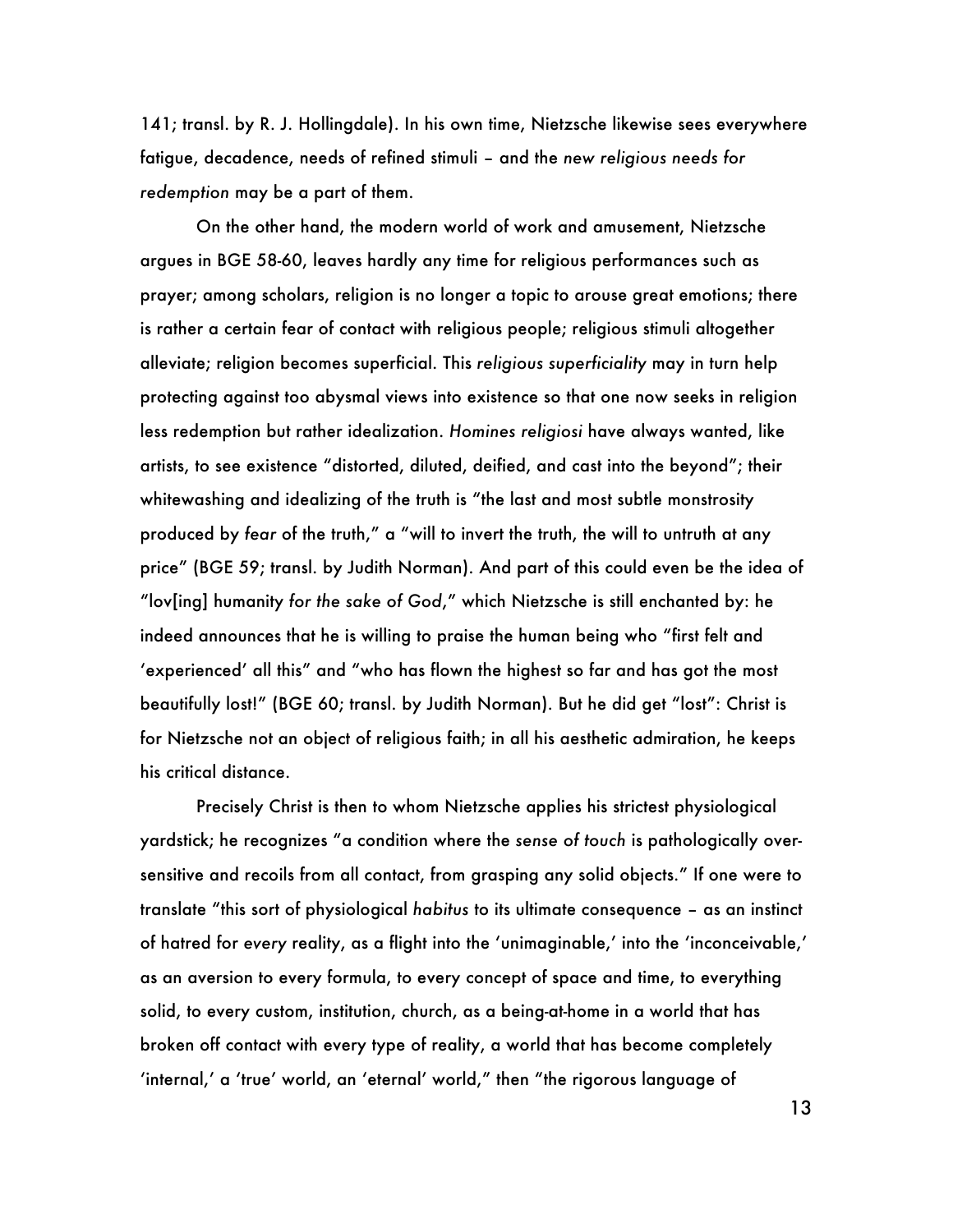physiology would use a different word here: the word 'idiot'" (AC 29; transl. by Judith Norman). The word idiot has, for Nietzsche, various and carefully nuanced meanings;<sup>21</sup> in its physiological sense, as used here, it refers to 'mentally deficient.' Religion, the Christian religion, in perhaps its deepest sense as mere "*evangelical practice*" (AC 33) is for Nietzsche pathological: "an infantilism that has receded into spirituality. Physiologists, at least, are familiar with cases where delayed puberty is the result of an organism's degeneration" (AC 32; transl. Judith Norman).

Prior to this, in GM, Nietzsche ascribes the emergence of religions, such as Christianity or Buddhism, to a "*physiological feeling of obstruction*," which spreads through the masses and whose cure could be "sought and tested only on the psychological-moral level" – simply because the physiological knowledge for this was lacking. Nietzsche defines that which is "usually called a '*religion*'" even by such a feeling of obstruction (GM III 17; transl. by Carol Diethe). This may in turn spring from various sources, which he more or less tries to pinpoint:

For example, as a result of crossing races that are too heterogenous (or estates – estates always indicate differences in descent and race as well: the European '*Weltschmerz*,' the pessimism of the nineteenth century, is essentially the result of a foolishly sudden mixing of estates); or it could be brought about by unsound emigration – a race ending up in a climate for which its powers of adaptation are inadequate (the case of the Indians in India); or by the aftereffects of a race's age and fatigue (Parisian pessimism from 1850 on); or by a faulty diet (alcoholism of the Middle Ages; the nonsense of the vegetarians […]); or by corruption of the blood, malaria, syphilis and such like (German depression after the Thirty Years' War, which infected half of Germany with ruinous diseases and thus prepares the ground for German servility, German faint-heartedness). (GM III 17; transl. by Carol Diethe)<sup>22</sup>

<sup>21</sup> See Paulo Stellino, "Jesus als 'Idiot.' Ein Vergleich zwischen Nietzsches 'Der Antichrist' und Dostojewskijs 'Der Idiot,' *Nietzscheforschung* 14 (2007), 203-210; Andreas Urs Sommer, *Kommentar zu Nietzsches 'Der Antichrist,' 'Ecce homo,' 'Dionysos-Dithyramben,' 'Nietzsche contra Wagner,'* in: *Heidelberger Akademie der Wissenschaften*, ed., *Historischer und kritischer Kommentar zu Friedrich Nietzsches Werken*, Vol. 6/2, Berlin, Boston 2013, 155- 157, and Werner Stegmaier, "Beseligende Freiheit der menschlichen Orientierung. Nietzsches 'Typus Jesus,'" *Jahrbuch für Religionsphilosophie* 13 (2014), 35-53. 22 See, prior to this: GS 134, GS 145, GS 147.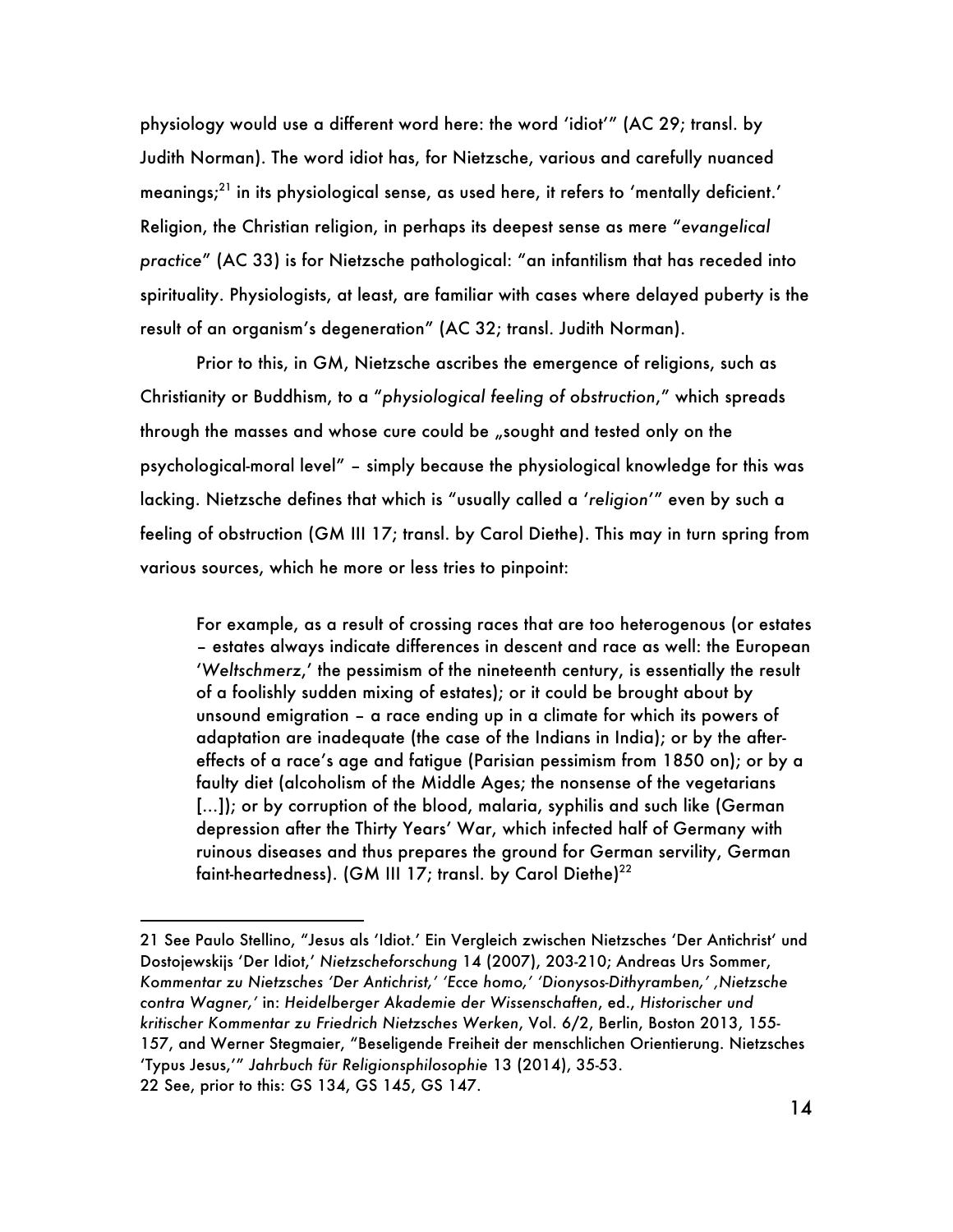The psychological and physiological aspect of the religious needs eventually lead for Nietzsche to a *psychopathology of religion*. Footholds for Nietzsche are here "the visions, terrors, states of exhaustion and rapture experienced by the saint" that "are familiar pathological conditions which, on the basis of rooted religious and psychological errors, he only *interprets* quite differently, that is to say not as illnesses" (HH I 126; transl. by R. J. Hollingdale). He especially targets sexuality as repressed by Christianity, the violent emotions of its simultaneous stimulation and suppression (HH I 141) that may grow into a "religious neurosis," especially if connected "with three dangerous dietary prescriptions: solitude, fasting, and sexual abstinence"; the "sudden and dissipated display of voluptuousness, which then turns just as suddenly into spasms of repentance and negations of the world and will: perhaps both can be interpreted as epilepsy in disguise?" As such, religion is thus a matter of "psychiatrists in almost every European country" (BGE 47; transl. by Judith Norman).

The life needs that create religious desires may however, Nietzsche ascertains, also be pleasant, for instance the need of having to act in a difficult situation and of having to decide for or against a certain way of acting: being able to rely on the work and will of God then creates the mood of "cheerful resolution" (D 28; transl. by R. J. Hollingdale) which makes successful acting more likely. In this way, one decided

not for the most reasonable course, but for that course the image of which inspired the soul with hope and courage. The good mood was placed on the scales as an argument and outweighed rationality: it did so because it was interpreted superstitiously as the effect of a god who promises success and who in this manner gives expression to his reason as the highest rationality. (D 28; transl. by R. J. Hollingdale)

Such a mood may of course also be used politically by "clever and power-hungry men" when they want to assert themselves among a religious people (D 28; transl. by R. J. Hollingdale).

If a risky action is successful under unexpectedly lucky circumstances and everything fits perfectly together, then another desire arises that may become a need: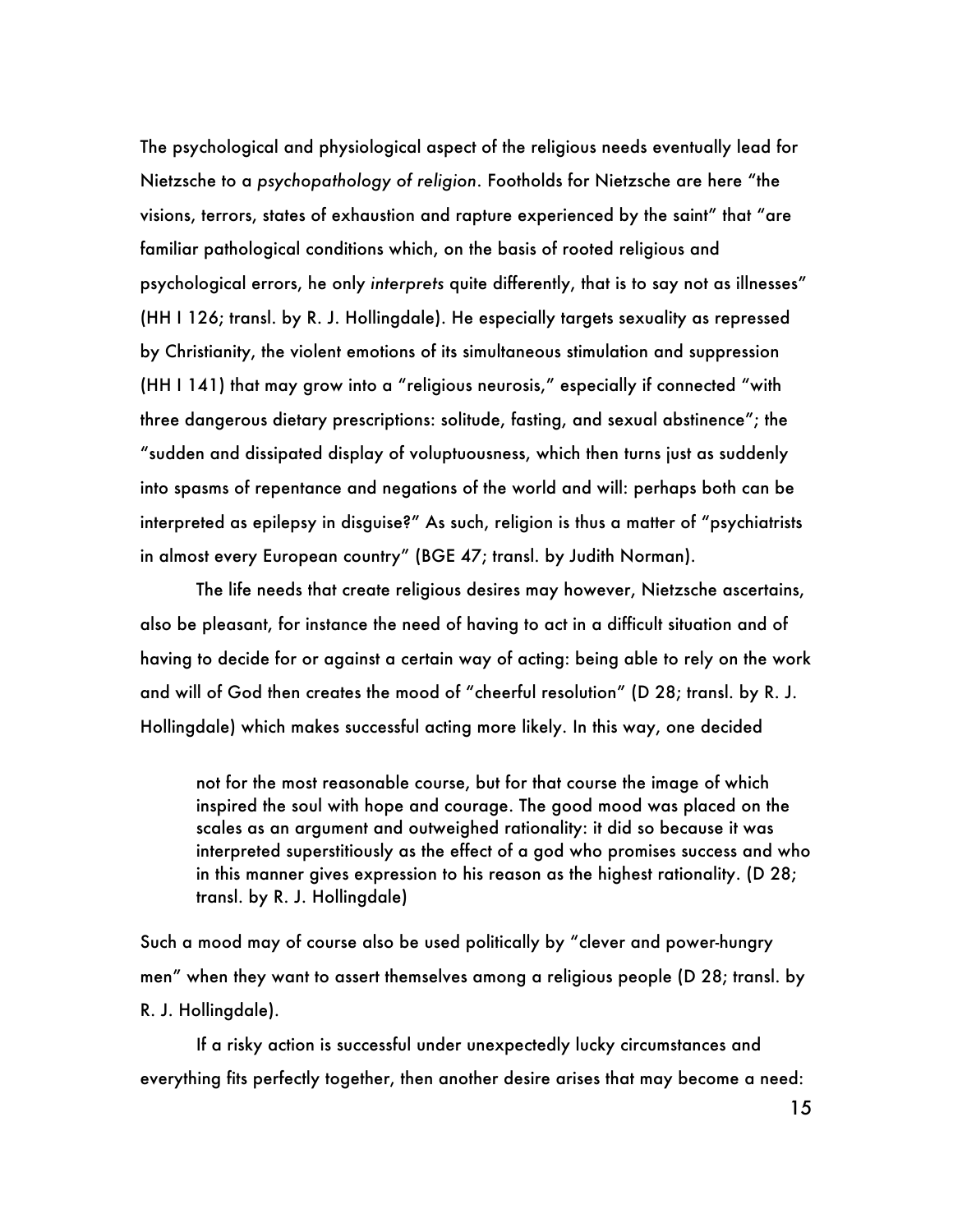to give thanks to someone. If there is nobody one could give thanks to, God proffers Himself again: one

projects the pleasure [one] takes in oneself, [one's] feeling of power, into a being that [one] can thank for all of this. Whoever has wealth will want to give; a proud people needs a god to *sacrifice* to . . . On this supposition, religion is a form of gratitude. One is grateful for oneself: and this is why one needs a god. (AC 16; transl. by Judith Norman, modified)

If fortunate success does not come or takes too long, then the religious attitude likewise changes: in broken trust, one quickly becomes "modest and full of fear, [one] will cringe in corners and recommend 'peace of soul,' forbearance, an end of hatred, and 'love' of friends and enemies" (AC 16; transl. by Judith Norman). In such cases, the "*feeling* of power" is sufficient; for the sick the simple "*feeling of health*," in both cases "an extraordinary *feeling of fortune and exhilaration*" in order to "believe in God, that God is near" (N 1888, 14[124], KSA 13.306; our translation).

### 3. (Non-)Localization of Religion: Shaping the Undetermined

The analysis of religious needs and their origins in life needs must not presuppose any definite term of religion; what is understood as religion must come from this analysis. What Nietzsche found is the "violent emotion" of going all out, of wanting "the great, tremendous, prodigious," be it, in Christianity, assuming an almighty God or an allencompassing unconditional love. Going all out is a kind of "self-transcendence" of human orientation into the superhuman; $^{23}$  it leads to the "higher sphere," as one says and as Nietzsche sometimes calls it, $^{24}$  of religion and, in a cooled-down form, even metaphysics, including the kind of metaphysics inherent to science. It is this sphere's characteristic that it is initially completely undetermined; and it may therefore receive

i

<sup>23</sup> Arne Grøn, *Jenseits? Nietzsches Religionskritik revisited*, 405.

<sup>24</sup> For instance, in N 1888, 12[1] (258), KSA 13.206.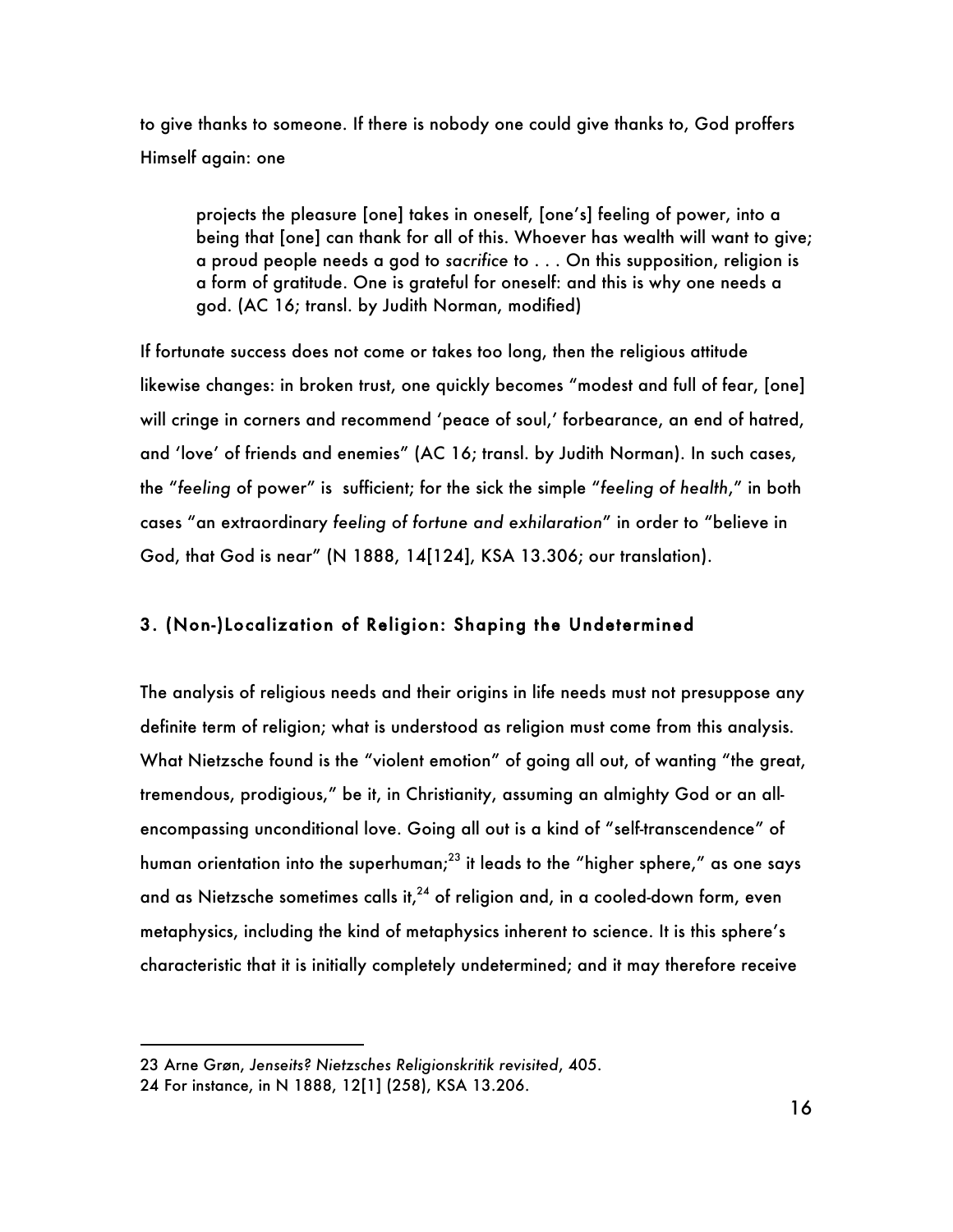various characters, e.g. in various religions. This sphere permits a vast leeway to shape it, and this leeway is what Nietzsche is interested in.

Connected with this leeway, all religions have their history. For instance, the ancient Greeks went, out of "the most profound compulsion," from the gruesome gods who represent the "Titanic forces of nature" to the "divine order of Olympic joy" because it helped them face "the terrors and horrors of existence" and endure them (BT 3; transl. by Ronald Speirs). But in this way religion may also die: "when the mythical presuppositions of a religion become systematized as a finished sum of historical events under the severe, intellectual gaze of orthodox dogmatism, and people begin to defend anxiously the credibility of the myths while resisting every natural tendency within them to go on living and to throw out new shoots – in other words, when the feeling of myth dies and is replaced by the claim of religion to have historical foundations" (BT 10; transl. by Ronald Speirs). In the case of ancient Greece, this process may have started already with Hesiod's ordering theogony; in Christianity the same process repeated when Paul resolutely dogmatized Jesus' "*evangelic practice*" in order to teach it all over the world.

Hence, a part of religion is for Nietzsche – this is the inconspicuous backside of his critique and analysis – the unorganized, the undetermined, the uncertain, the surprising and thus that which can be shaped: "The whole of nature is in the conception of religious men a sum of actions by conscious and volitional beings, a tremendous complex of *arbitrariness*" that one can influence through magic; "the sorcerer is older than the priest" (HH I 111; transl. by R. J. Hollingdale). But this is not about truth: "*a religion has never yet, either directly or indirectly, either as dogma or as parable, contained a truth*" (HH I 110; transl. by R. J. Hollingdale). But what is created is a special reality where one cannot be less at home than in the earthly one: the religious and the moral man "supposes that what he has essentially at heart must also constitute the essence and heart of things" (HH I 4; transl. by R. J. Hollingdale). Yet, moral and religious feelings are "in truth […] rivers with a hundred tributiaries and sources. Here too, as so often, the unity of the word is no guarantee of the unity

17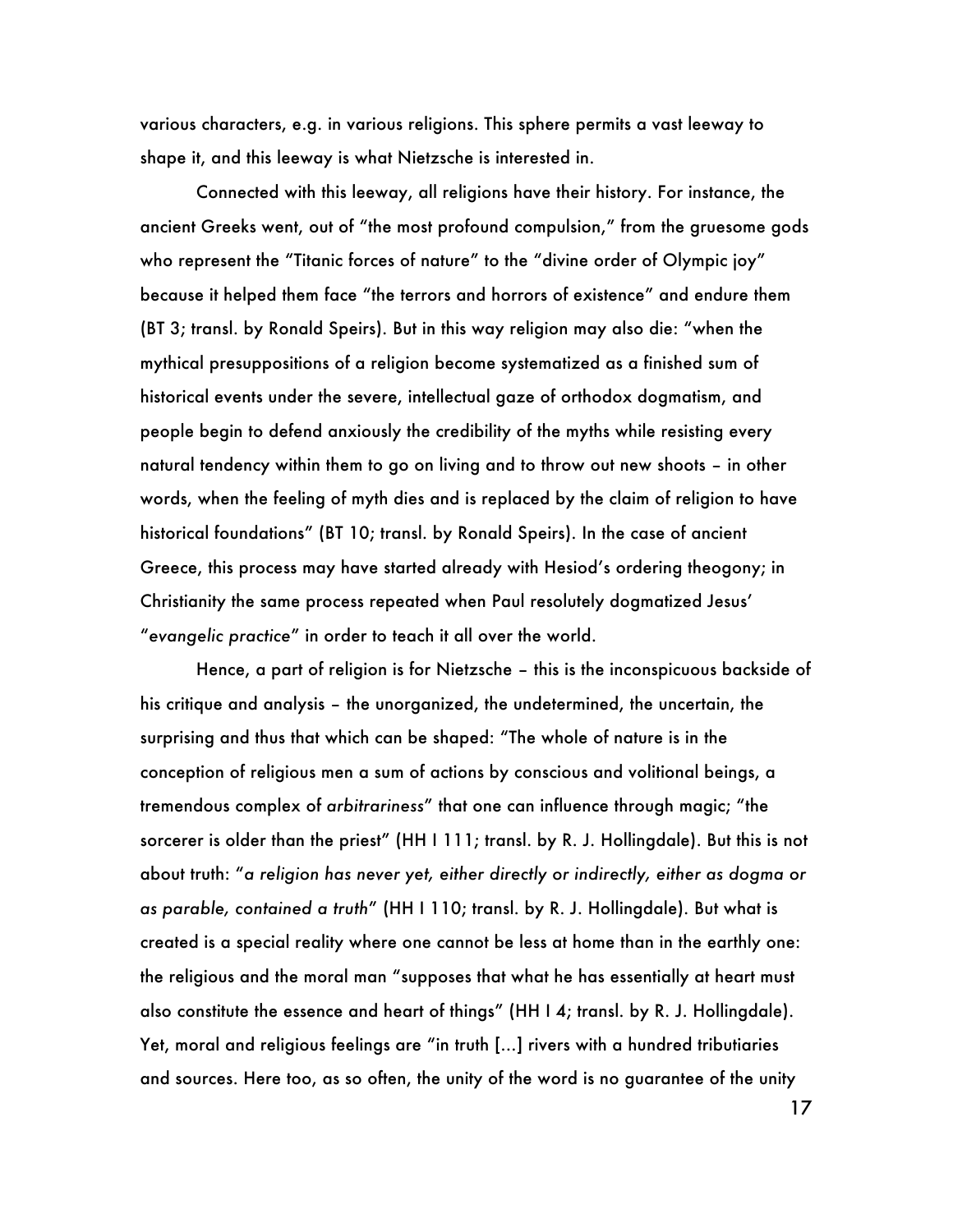of the thing" (HH I 14; transl. by R. J. Hollingdale). Here everything "has become and is changeable, unsteady, everything is in flux: but *everything is also flooding forward*, and towards one goal." It may or may not form itself into a religion; it may also simply become a "habit," without any doctrines, dogmas, metaphysics and theories, and then be replaced by "a new habit, that of comprehending, not-loving, not-hating, surveying" that for instance developed into science (HH I 107; transl. by Ronald Speirs).

This is where Nietzsche sympathizes with polytheism, the "wonderful art and power of creating gods," which stiffens in monotheism, the "belief in a normal god next to whom there are only false pseudo-gods"; in this he recognizes "perhaps the greatest danger to humanity so far" (GS 143; transl. by Josefine Nauckhoff). Nietzsche, the non-believer, discovers the value of religion for humanity in the creative forces it unleashes, even if this brings about illusions. "The unexplained is to be altogether inexplicable, the inexplicable altogether unnatural, supernatural, miraculous"; here Nietzsche positions himself on the side of "religious people and metaphysicians," but on that "of the artists, too, when they are also thinkers" (HH I 136; transl. by R. J. Hollingdale). And then he is not bothered when the "entire horizon of his judgement and sensibility will be clouded round and religious shadows will flit across it" (HH I 121; transl. by R. J. Hollingdale). Critical of religion, but also with some regrets, Nietzsche speaks of the "astonishing effects of the religious feeling," which "has had its time and many very good things can never thrive again because it was only out of it they could grow. Thus there will never again be a life and culture bounded by a religiously determined horizon" (HH I 243; transl. by R. J. Hollingdale).

The rest is well-known: Nietzsche has his Zarathustra explicitly call for the creation of new gods, and he creates with Dionysus a god for his own philosophizing (BGE 295). According to the logic of creation, a god that was once created may then obstruct new creations ("Away from God and gods this will lured me; what would there be to create, after all, if there were gods?," Za II, On the Blessed Isles; transl. by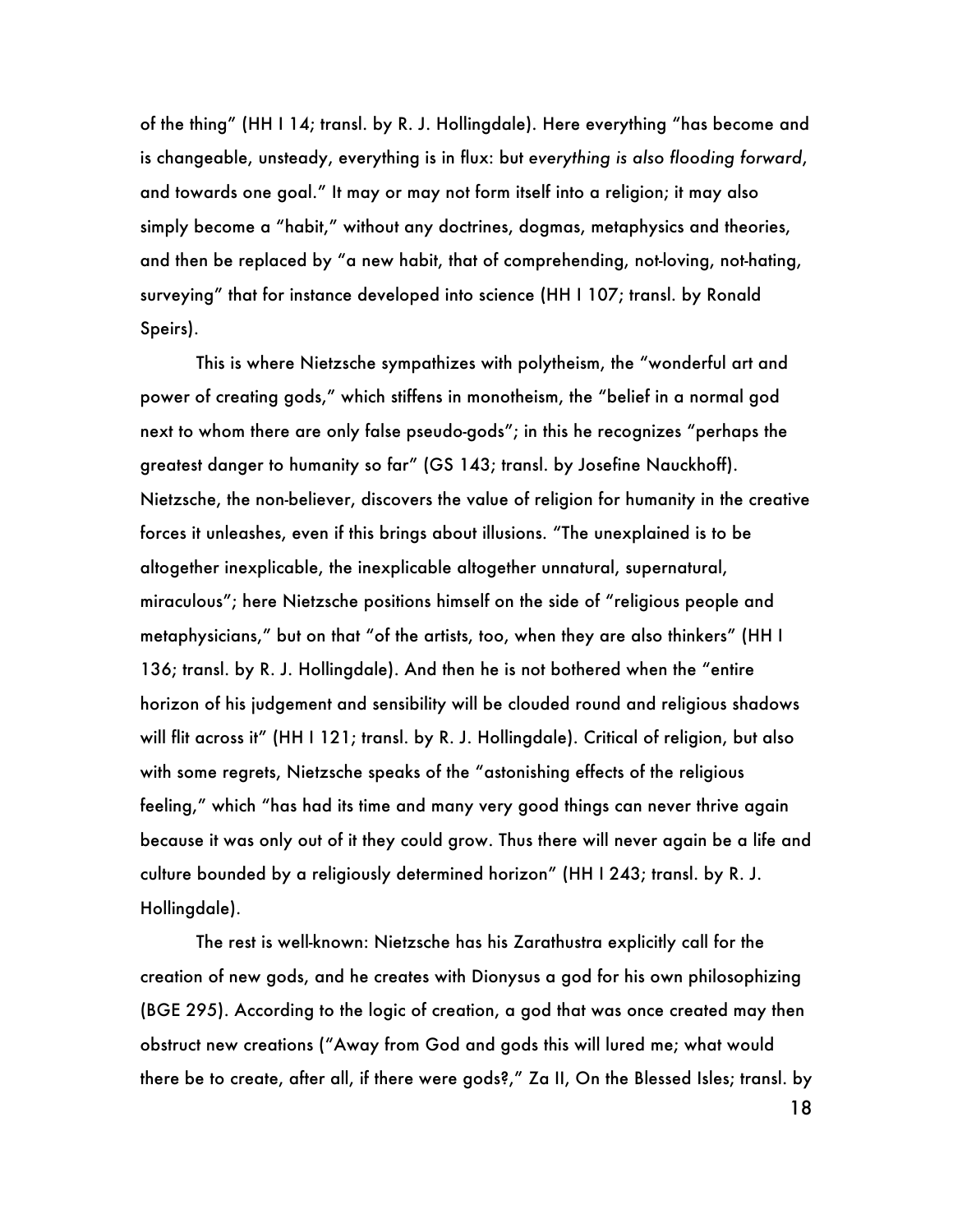Adrian Del Caro). Dionysus, however, is a god who by himself brings order into disorder and disorder into order, a god of creation par excellence.

#### 4. The Process of Religious Interpreting: The Founding of a Religion

The power to shape religions seems to be the power of the religion-founders. It is easier to observe them instead of the needs they respond to; and Nietzsche thus deals with them again and again.<sup>25</sup> He conceives of them as religious interpreters who register religious moods and feelings, articulate them, and display them to the masses in such a way that these masses completely surrender. The spiritual achievement that drives such interpretations and the capacity for such display are for Nietzsche, even if he considers them seductive and deceptive, nevertheless to some degree astonishing and admirable.

The founding of a religion is for Nietzsche less a matter of doctrines. Nor does he proceed from an allegedly complete revelation, but he focused on the process through which saints become saints in their world. Even who they are as persons is less significant: the person is for Nietzsche rather a projection surface that reflects and transforms widespread needs; the faith in them as persons grows depending on how much they can concentrate and amplify that which they are being confronted with. This kind of interpretation or of interpretation process can, in terms of Niklas Luhmann, be called 'condensation and confirmation': sparse footholds in the life situation of the society of a time are condensed and consolidated to such a degree that it creates the

<sup>25</sup> Concerning Nietzsche's "Analysis and critique of the 'founders of religion,'" see Johann Figl, *Nietzsche und die Religion*, 312-318. Figl focuses on GS 353 and EH, Why I am a Destiny 1. With regards to the, for Nietzsche, most important founder of a religion Paul, see Daniel Havemann, *Der 'Apostel der Rache.' Nietzsches Paulusdeutung* (Monographien und Texte der Nietzsche-Forschung, Vol. 46), Berlin, New York (De Gruyter) 2002. It is Paul's accomplishment that he interprets the disgraceful death of Christ as a sign of the suffering that represents everyone's sufferings and to thus help them affirm their sufferings. Paul makes possible that they understand their sufferings as a form of religious experience.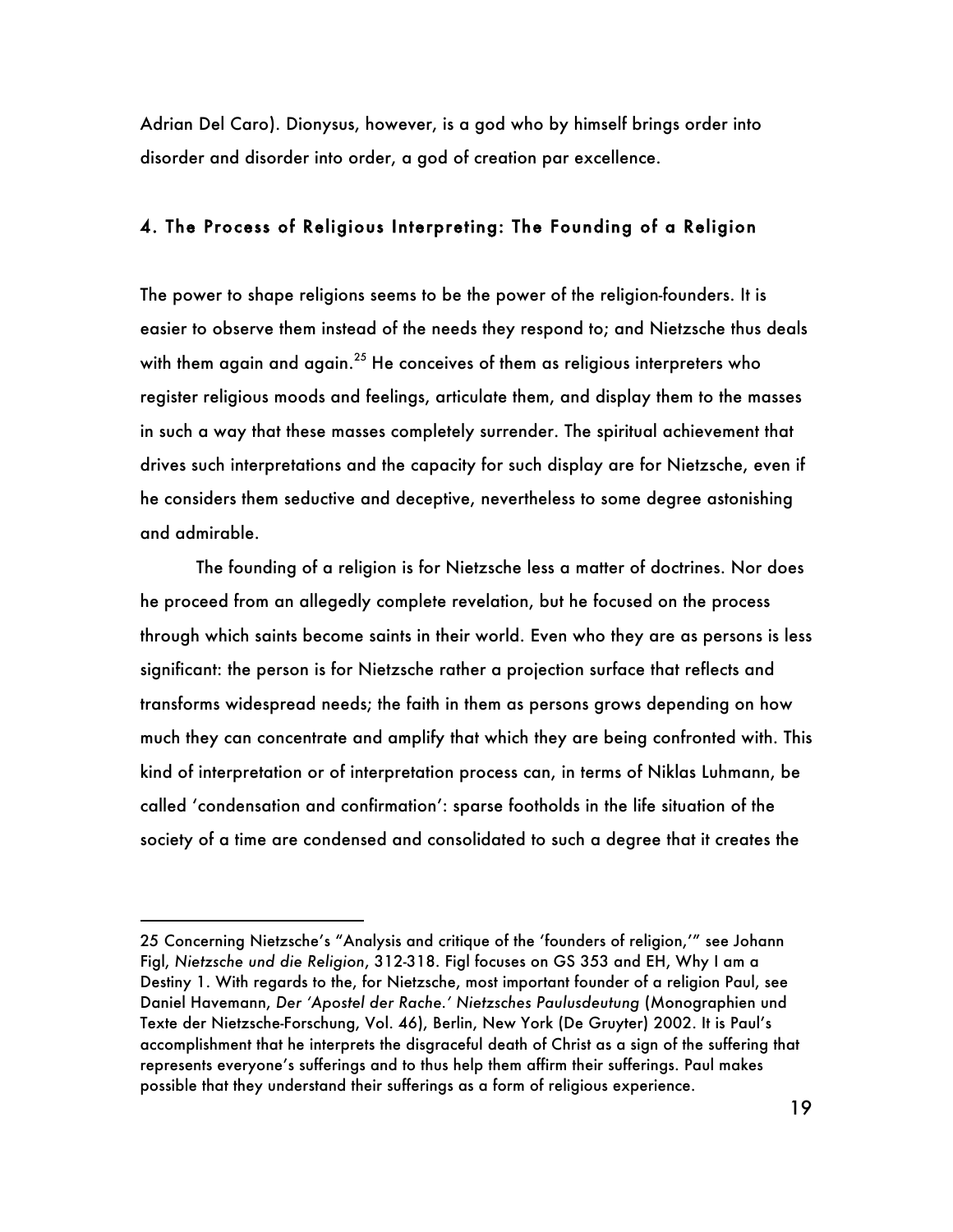impression of a dense and solid and eventually familiar reality.<sup>26</sup> What, for Nietzsche, contributes to this is the "discipline of the head" and "men's […] labour" concerning the "generality and universal bindingness of a faith," a "*law of agreement*" in the most essential matters of society, "regardless of whether these things are true or false" (GS 76; transl. by Josefine Nauckhoff, modified). This pertains to "everything that is *necessary* and everything that is *customary*," "eating und living and procreating, trading, income, business – just social life" (N 1881, 14[18]), thus also established routines of everyday life. Whoever, with or without intention, founds through such processes of condensation and confirmation a religion that becomes plausible to large groups of a society so that they "inevitably, with all of the *vis inertiae,*" as Nietzsche says, "roll into a faith," he or she then accomplishes an extraordinary achievement of orientation.

Who Nietzsche seems to have had mind was a figure such as Francis of Assisi. He characterizes him in his notes (only here) as "in love, popular, poet," as someone who fights against aristocracy and against the "rank order of souls in favor of the lowest people" – something that must have been very well received among the suppressed and suffering masses (N 1887, 9[19]; our translation). In a physiological viewpoint, Nietzsche considers Francis an exemplary "mix of transferred sensibility and prayer-rutting" (N 1887, 7[65] 5; our translation). In a psychopathological perspective, he is for him "neurotic, epileptic, visionary, like Jesus" (N 1888, 11[363]; our translation). According to this image, what Nietzsche says about the sacred in general could at least partially also apply to Francis (and in the background also to Jesus Christ, i.e. Assisi's model for life):

It is not what the saint *is*, but what he *signifies* in the eyes of the non-saints, that gives him his world-historic value. Because he was mistaken for what he was not, because his psychological states were interpreted falsely and he was set as far apart as possible from everyone else as though he were something altogether incomparable, strange and supra-human: that is how he acquired

<sup>26</sup> See Niklas Luhmann, *Die Wissenschaft der Gesellschaft*, Frankfurt am Main, 1990, 108f.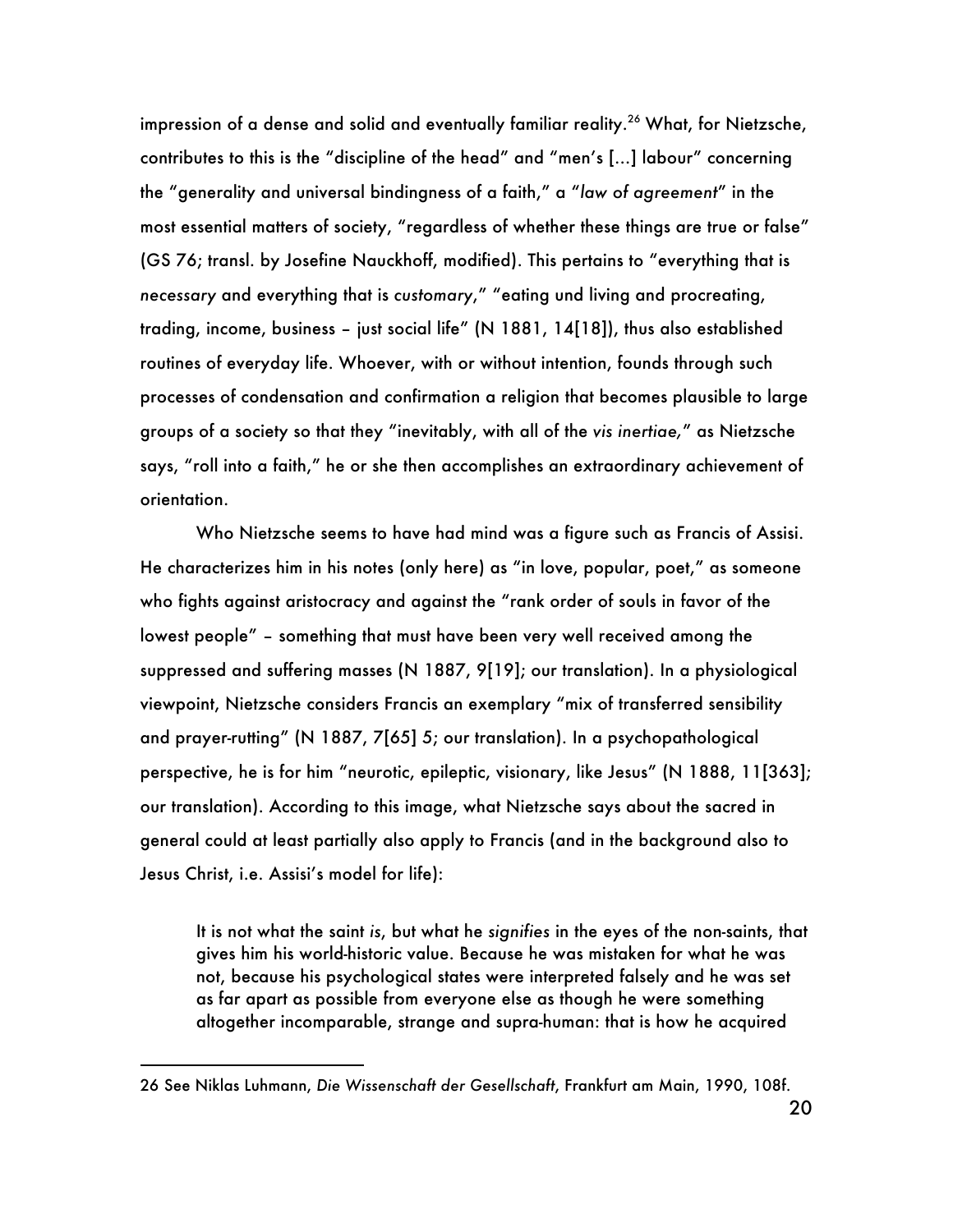the extraordinary power with which he was able to dominate the imagination of whole nations and whole ages. He himself did not know himself; he himself deciphered the characters of his moods, inclinations and actions by means of an art of interpretation that was as exaggerated and artificial as the pneumatical interpretation of the Bible. What was perverse and pathological in his nature, with its coupling together of spiritual poverty, deficient knowledge, ruined health and over-excited nerves, was concealed from his own sight just as it was from that of his spectators. He was not an especially good man, even less an especially wise one: but he *signified* something that exceeded the ordinary human portion of goodness and wisdom. Belief in him lent support to belief in the divine and miraculous, in a religious meaning of existence, in an imminent Day of Judgement. In the evening glow of the sun of the coming end of the world that shone over all Christian peoples the shadow of the saint grew to monstrous size to such a height, indeed, that even in our own age, which no longer believes in God, there are still thinkers who believe in the saints. (HH I, 143, transl. by R. J. Hollingdale)

In this regard, founding a religion involves above all the idealization of its founder or its saints; the same applies, according to AC, to Jesus. Concealed by the mantle of interpretation that was put over the saints, it is therefore difficult to guess what in fact may have moved them. Jesus, according to Nietzsche, believed

that there was nothing from which men suffered more than their sins. That was his error – the error of one who felt himself free of sin and who lacked experience of it! Thus his soul filled itself with that wonderful fantastic compassion for a torment that was rarely a very great torment even among his people, who invented sin! But the Christians have found a way of retroactively vindicating their master and of sanctifying his error into 'truth.' (GS 138; transl. by Josefine Nauckhoff)

The idealizing process of interpretation was certainly not always successful. "Pythagoras and Plato, perhaps Empedocles as well, and the Orphic enthusiasts much earlier yet, were out to found new religions; and the former two had souls and talents which were so much those of founders of religions that one cannot wonder enough at their failure; yet all they managed to found were sects" (GS 149; transl. by Josefine Nauckhoff). According to Nietzsche's interpretation, nobody is simply free to found a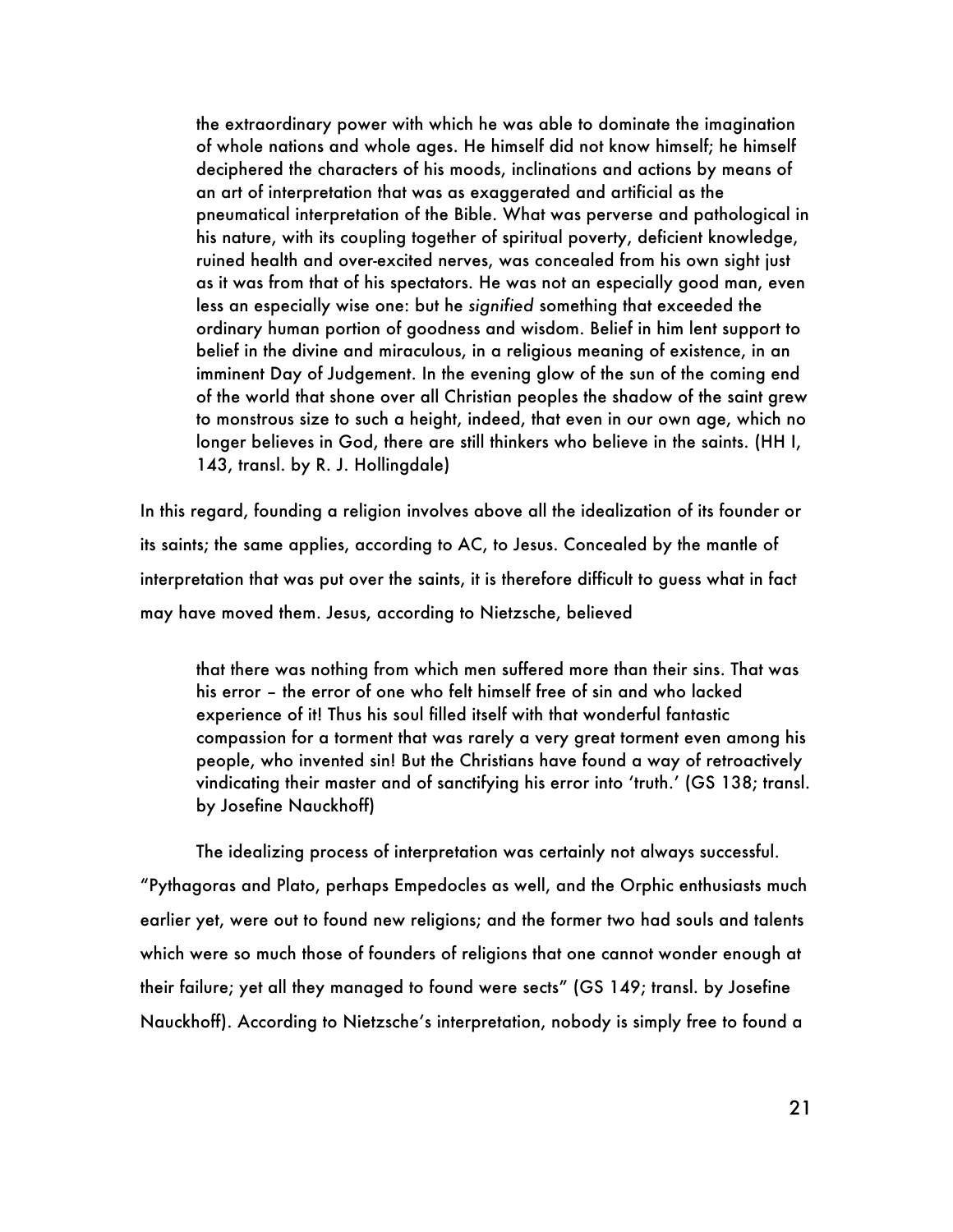religion; one must become the function for a need that is not at one's disposal, but one sacrifices oneself for it. Saints are the

consecrated, chosen, sacrificed for the common good – they believe themselves sacrificed to God – , to whom the people can spill their hearts with impunity and *get rid of* their secrets, worries and worse ( – for he who 'unbosoms' himself is relieved of himself, and he who has 'confessed,' forgets). Here reigns a great necessity: drainages and their clean, cleansing waters are needed also for the spiritual refuse; swift streams of love are needed, and strong, humble, pure hearts who prepare and sacrifice themselves for such an office of non-public health care – for it *is* a sacrifice; a priest is and remains a human sacrifice... (GS 351; transl. by Josefine Nauckhoff) $^{27}$ 

While Nietzsche usually foregrounds a strong personality, a genius, a sovereign individual, he comments with regard to the founder of a religion: he "*may* be unimportant, a matchstick, nothing more" (N 1884, 25[419]; our translation). More important than the interpretation which a founder of a religion provides for a "way of life" is this way of life itself: it

was usually already in place, though alongside other ways of life and without any consciousness of its special worth. The significance, the originality of the religion-founder usually lies in his *seeing* and *selecting* this way of life, in his *guessing* for the first time what it can be used for and how it can be interpreted. Jesus (or Paul), for example, discovered the life of the small people in the Roman province, a humble, virtuous, depressed life: he explained it, he put the highest meaning and value into it […]. The religion-founder must be psychologically infallible in his knowledge of a certain average breed of souls who have not yet *recognized* one another as allies. He is the one who brings them together; and to the extent, the establishment of a religion always turns into a long festival of recognition. – (GS 353; transl. by Josefine Nauckhoff)<sup>28</sup>

<sup>27</sup> See GS 378: This aphorism addresses the topic of the *Übermensch*, without calling it by that name; about this matter, see: Werner Stegmaier, "Der See des Menschen, das Meer, des Übermenschen und der Brunnen des Geistes. Fluss und Fassung einer Metapher Friedrich Nietzsche," *Nietzsche-Studien* 39 (2010), 145-179; abridged reprint: "Das Meer des Übermenschen. Zarathustras Lehre im Fluss der Metaphern" *Nietzscheforschung* 18 (2011), 139-153.

<sup>28</sup> In this regard, the theologian and philosopher Schleiermacher preceded Nietzsche in many aspects. See: Werner Stegmaier, "Von Religionsstiftern lernen: Deutungsmacht als Kraft zur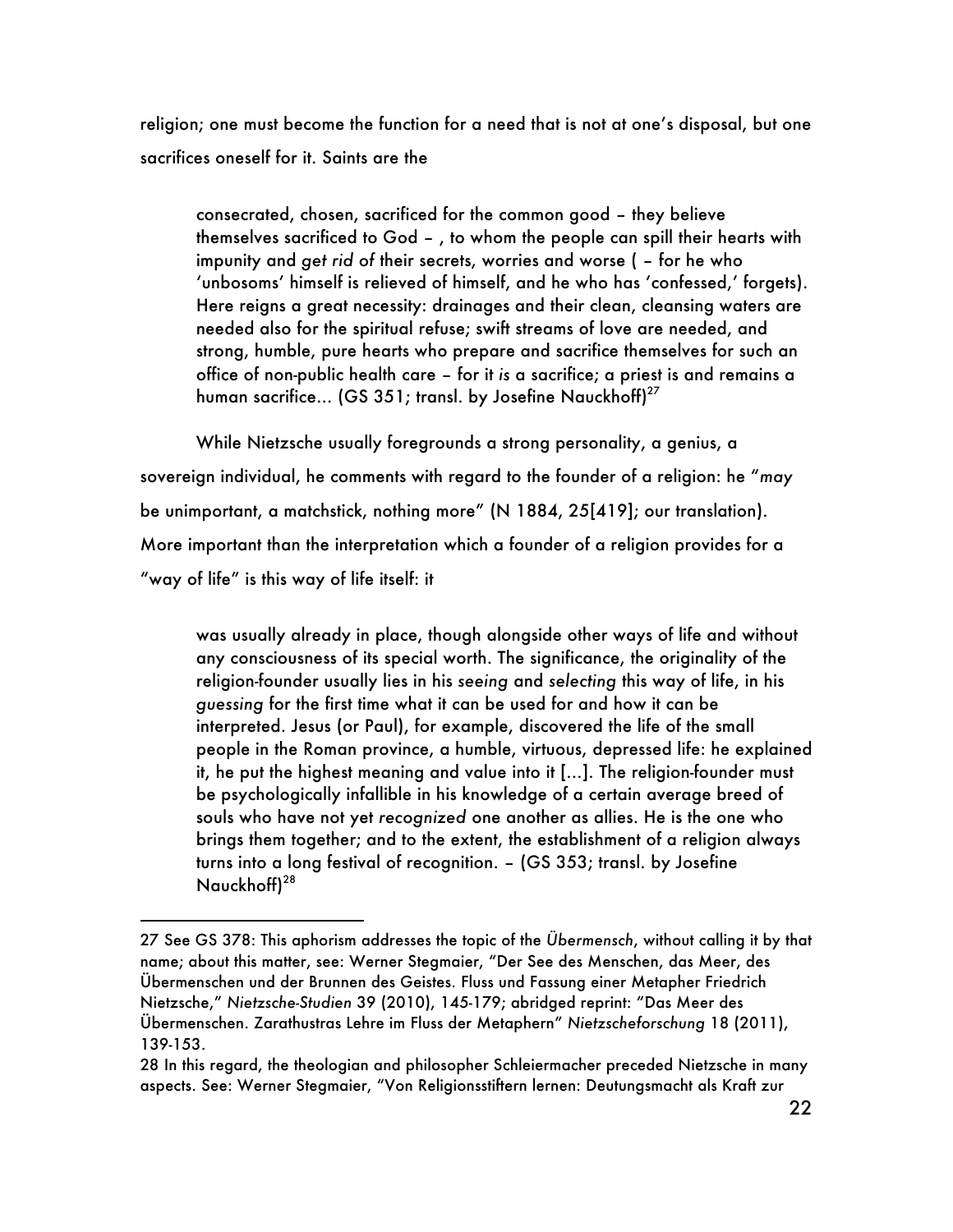In the newly recognized and valued way of life human beings can recognize, respect, and trust *each other* and they can thus orient themselves to *each other*.

### 5. Functionalizing Religion: The Philosopher as Educator

As Schleiermacher began thinking of God without religion, so did Nietzsche want to have effects like those of the founder of a religion – not to further spread religion, but to cut the ground from under its feet. He wanted to show the unadorned realities of human life with the means he had as a writer: his inventive heuristics of need; his art to create violent emotions through the pathos of his style; the "*magic of the extreme*" regarding his suppositions (N 1887, 10[94]; our translation); his cult of the sacrifice of the many for the few and his own self-sacrifice for philosophy which he often speaks about. In all this, he felt himself from the very beginning committed to the "most comprehensive responsibility" of a philosopher, who – as he learned from his "educator" Schopenhauer – "bears the weight of the overall development of humanity: This philosopher will make use of religion for his breeding and education work, just as he will make use of the prevailing political and economic situation" (BGE 61; transl. by Judith Norman). Nietzsche wanted – this still makes us gasp today – to make religion a function for philosophy and philosophy a function for the "higherbreeding of humanity" (EH, BT 4; our translation).

Thus, his critique of religion moved via the analysis of religious needs and of the process of the founding of religions to a project of religion for the sake of humanity's reorientation. This idea is not so outrageous as it sounds: at the latest since Plato, philosophers have made plans for such projects of education; the Church adopted them; in the Enlightenment and the German idealism, they were brought to

i

Orientierung," *Deutungsmacht: Religion und belief systems in Deutungsmachtkonflikten*, ed. Philipp Stoellger (Tübingen 2014), 121-138. For a contextual interpretation of aphorisms 351 and 353, see Werner Stegmaier, *Nietzsches Befreiung der Philosophie. Kontextuelle Interpretation des V. Buchs der 'Fröhlichen Wissenschaft,'* Berlin, Boston, 2012, 221-257.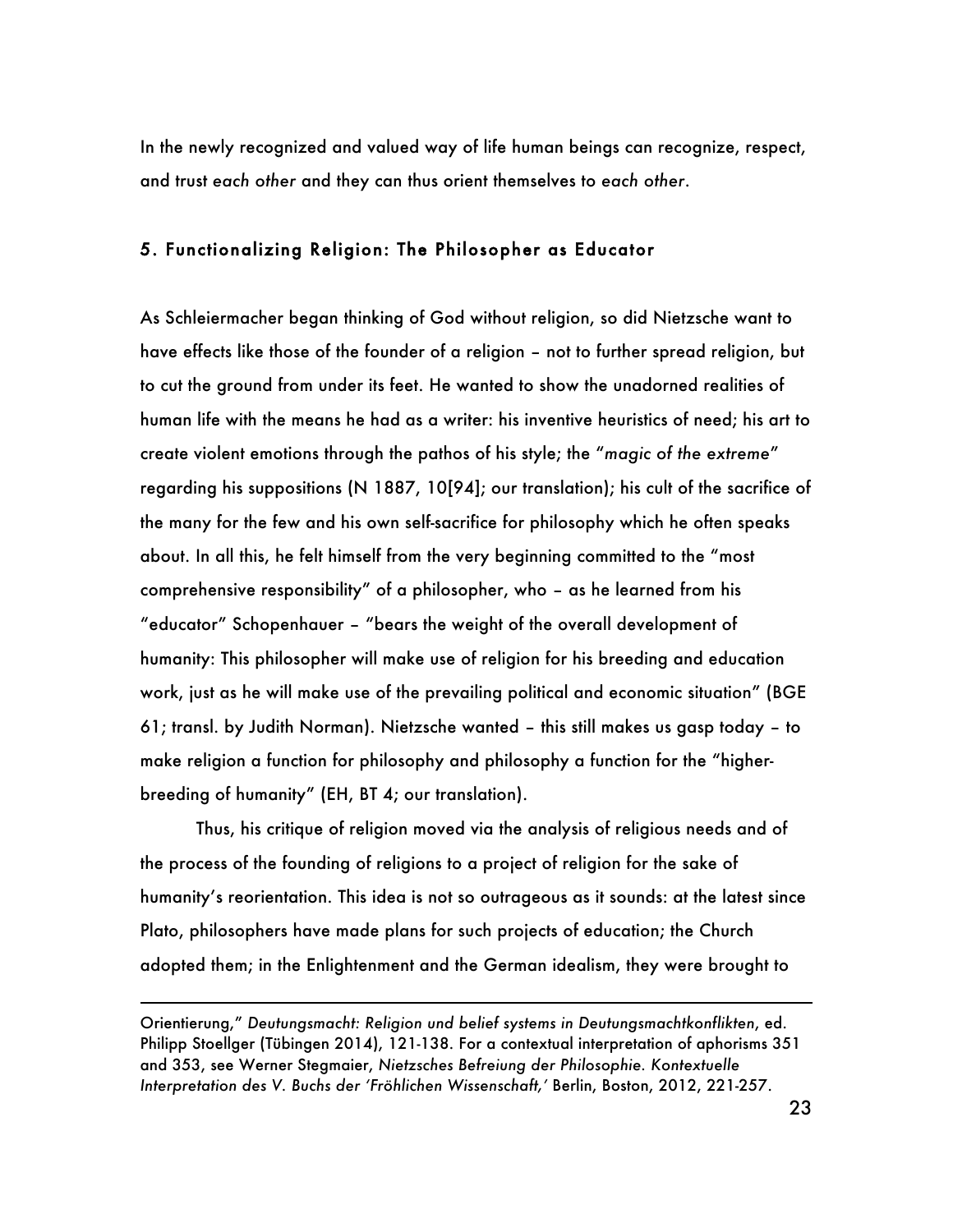new heights; in Nietzsche's time they were ubiquitous. Nietzsche's project of religion connected with his kind of science of religion: if the religious needs remain even in times less driven by basic needs, then one would have to use them for new goals; and given the importance of religion in the past millennia, the only honorific goal has been the advancement of humanity. The extreme consequence Nietzsche draws from this is: whoever – despite all Enlightenment in the past century and despite all demands of forming one's own opinion as a free spirit – still needs religion (religion in its traditional sense of "complete subordination to the will of another or to a comprehensive law and ritual"), whoever still has the will to "unconditional obedience" and the desire to follow others (HH I 139; transl. by R. J. Hollingdale), hence whoever require others' orientations in his or her entire life, then he or she should also receive it. Yet, this life orientation must no longer lie in the hands of "priests." The need for a religion shows, for Nietzsche in his time, a limited capacity for orientation calling for a superior orientation. But having a superior orientation gives power, and a responsible way of exercising power in the sense of a more circumspect and farsighted orientation is, for Nietzsche, most likely to be expected from philosophers, as they have been dealing with this task for millennia – or, as far as they are not here yet, from future philosophers who still need to learn to take on this task in modern circumstances.

Christian religion still offers – Nietzsche highly appreciates it in this regard – great work of education. It offers many "triggers and temptations to take the path to higher spirituality and try out feelings of great self-overcoming, of silence, and of solitude." It provides – Nietzsche says in a language that appears inhumane today but that was quite common back then – "an invaluable sense of contentment with their situation and type; it puts their hearts greatly at ease, it glorifies their obedience, it gives them (and those like them) one more happiness and one more sorrow, it transfigures and improves them, it provides something of a justification for everything commonplace, for all the lowliness, for the whole half-bestial poverty of their souls" (BGE 61; transl. by Judith Norman, modified). The Christian religion keeps down, in

24